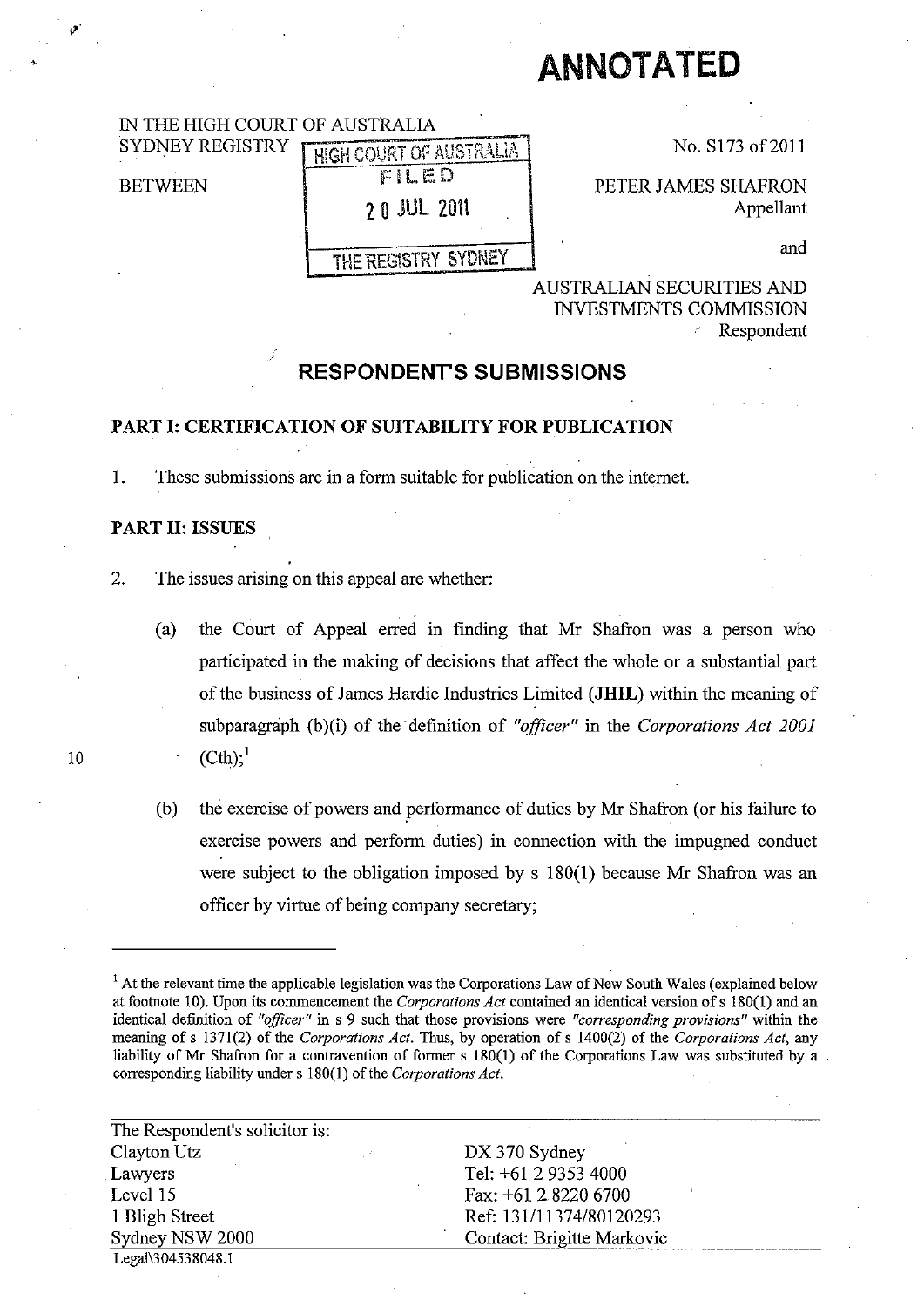- (c) the conduct of M1' Shafron as impugned in these proceedings involved him performing his duties and responsibilities as a company secretary of JHIL;
- (d) the Court of Appeal erred in finding that Mr Shafron contravened s 180(1) by failing to advise the Chief Executive Officer or the board of JHIL that they needed to consider whether JHIL was required to disclose certain information concerning the Deed of Covenant and Indemnity (DOCI) to the Australian Stock Exchange (ASX), failing to obtain advice for them as to whether they were required to disclose that information to the ASX or in failing to advise them that it should be disclosed; and
- 10 (e) the Court of Appeal erred in finding that Mr Shafron contravened s 180(1) by failing to advise the board of JHIL that the February 2001 Trowbridge report and . the Trowbridge 50 year estimate did not take into account *"superimposed inflation"* and a prudent estimate would have.

## **PART III:** SECTION 78B **OF THE** *JUDICIARY ACT 1903* (CTH)

3. ASIC does not consider that notices under s 78B of the *Judiciary Act 1903* (Cth) are required.

### PART IV: FACTS

4. The facts asserted in [6] to [9] and [11] to [16] of Mr Shafron's submissions (SS) are not disputed (although in the case of SS[11] the entirety of the Court of Appeal's findings 20 concerning the role of Allens at CA[1022]-[1030] ABWhi/198.47-200.26 need to be considered). However ASIC disputes that SS[10] accurately reflects either the Court of Appeal's findings or the evidence. The first three sentences reflect, but do not exhaust, the findings as to the scope of his duties by either the trial judge or the Court of Appeal (see LJ[379]-[385] ABRed2/511W-513N and CA[889] ABWhi/173.46). In addition to his extensive legal qualifications and experience (CA[922] ABWhi/179.43; LJ[378] ABRed2/51IT), Mr Shafron was the second or third most senior executive of JHIL, reporting directly to the CEO, Mr Macdonald (CA[889] ABWhi/173.46). In relation to the balance of SS[10] the Court of Appeal did not find that Mr Shafron's *"role was confined to advising the board in relation to proposals put forward for its consideration 30 and decision, and implementing them".* To the contrary, the Court of Appeal found,

Legal\3 0453 8048.1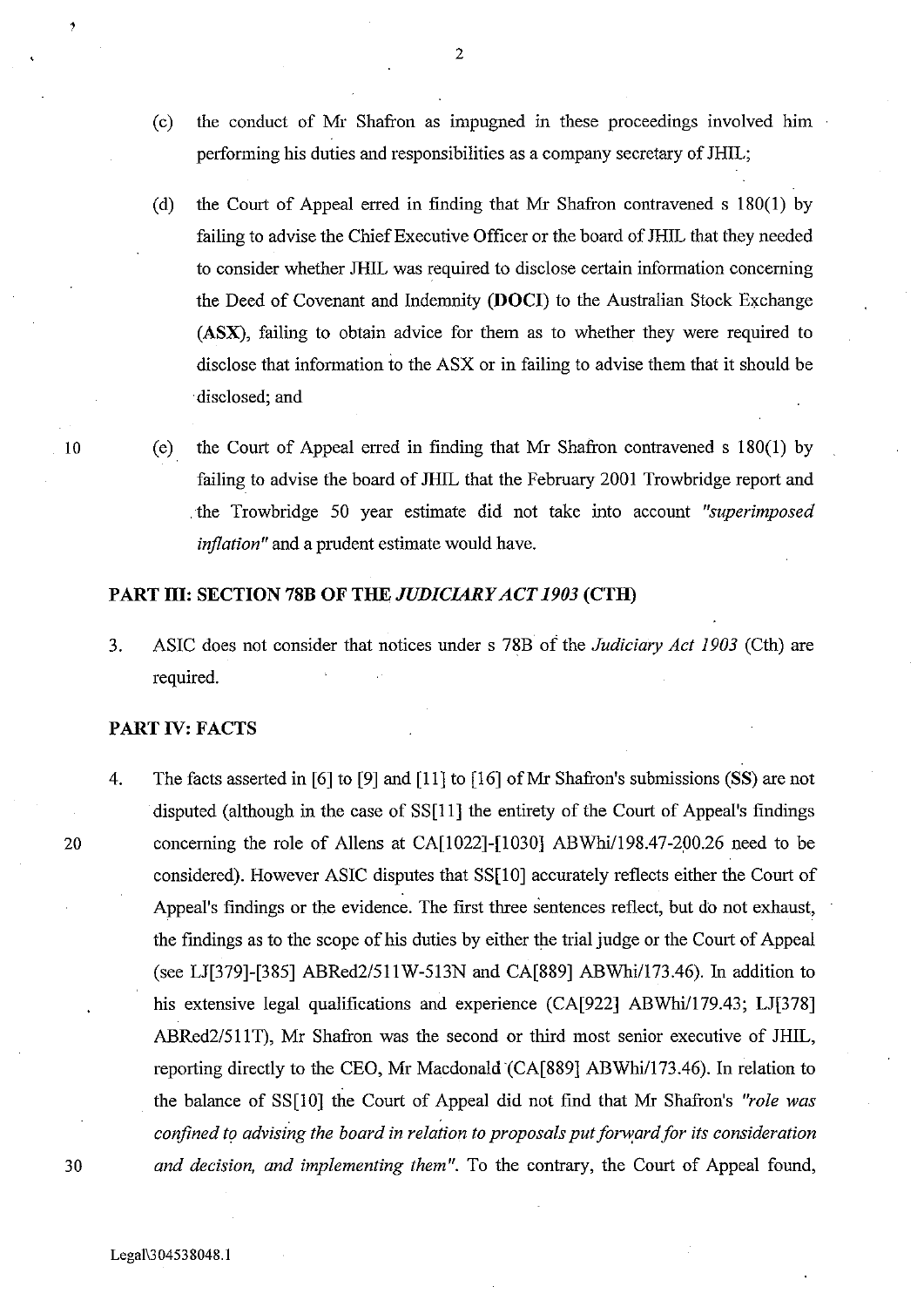inter alia, that "what Mr Shafron did went well beyond administrative arrangement, and *well beyond providing advice or information as required"* (CA[895] ABWhi/175.34) and Mr Shafron was *"part of the Project Green team, and of its promotion of the separation proposal to the board"* (CA[894] ABWhi/175.17).

## PART V: LEGISLATION

5. ASIC accepts Mr Shafron's statement of the applicable statutory provisions but it is also necessary to have regard to ss 761 and 1001A of the Corporations Law as in force in February 2001 (and as taken to be included in the *Corporations Act* by s 1401) and ASX Listing Rule 3.1. Copies of those provisions and ASX Listing Rule 3.1 are 10 attached.

,

### PART VI: ARGUMENT

### Officer (SS[18] to [63])

6. The Court of Appeal found that, in engaging in the conduct the subject of the contraventions found against him, Mr Shafron was subject to the duty imposed by s 180(1) of the *Corporations Act* on three separate bases, namely: (i) he participated in the making of decisions that affected the whole or a substantial part of the business of JHIL within the meaning of subparagraph (b)(i) of the definition of "officer" (CA[897]-[898] ABWhi/173.46-176.3); (ii) as a person occupying the office of secretary of JHIL, his conduct in advising the board was subject to the duty imposed by s 180(1) because 20 that was part of his *"responsibilities within the corporation"* as referred to in s 180(1)(b)  $(CA[916] ABWhi/178.48)$ ; and (iii) his conduct involved him acting within his responsibilities as company secretary (CA[929] ABWhi/181.21). ASIC submits that the Court of Appeal was correct to so find in all three respects.

### *Legislative history*

7. Until 1981 Australian companies legislation did not contain any exhaustive definition of *"officer".* Early State and Territory companies legislation was based on English equivalents and that legislation did not impose duties or establish offences for persons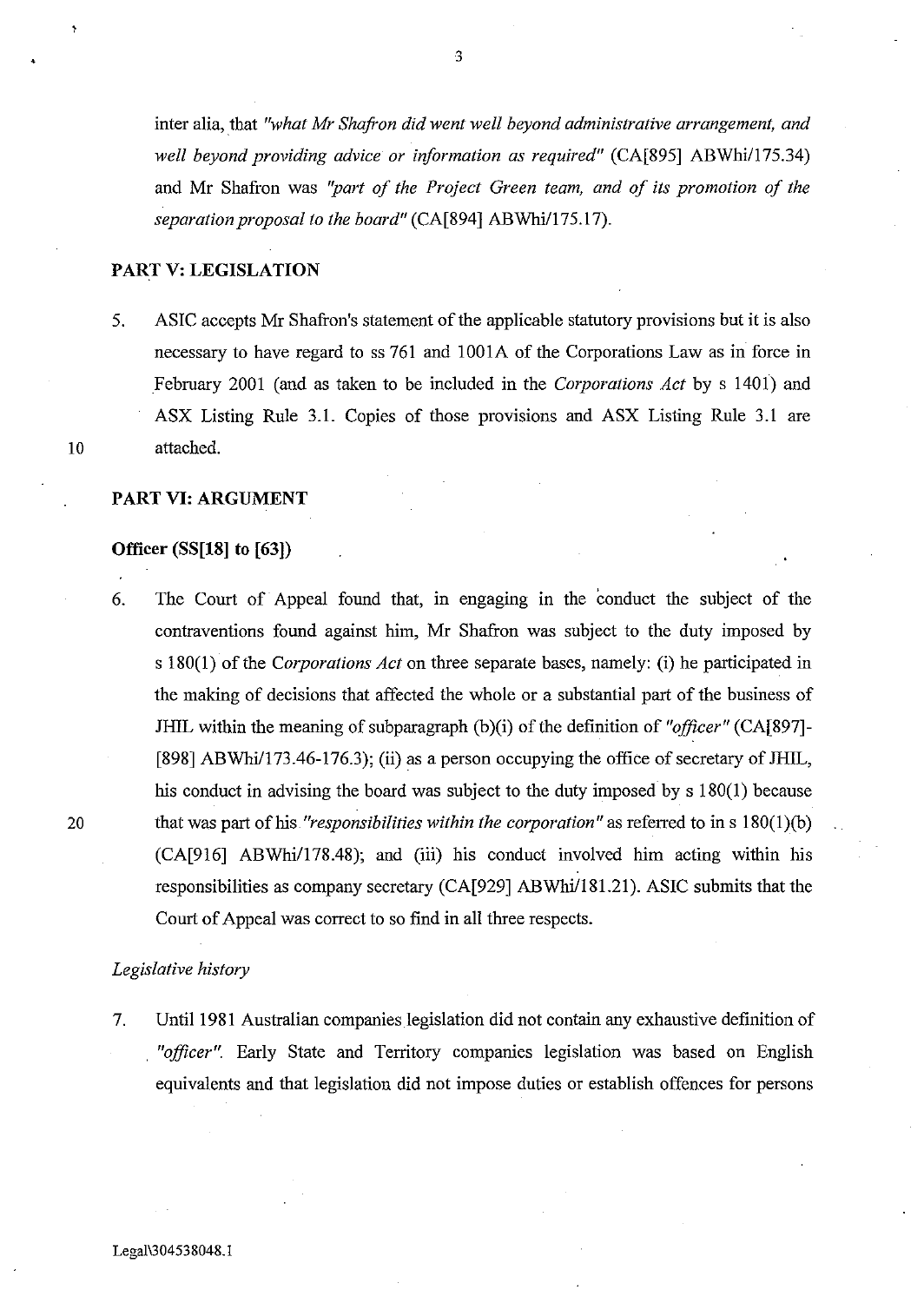described as "officers".<sup>2</sup> The first such provision was s 107(2) of the *Companies Act* 1958 (Vic) **(1958 Act)** which imposed a duty on an *"officer"* of a company not to *"make use of any information acquired by virtue of his position as an officer to gain an improper advantage for himself or to cause detriment to the company".*<sup>3</sup> Subsection 3(1) of the 1958 Act defined officer as *"includ{ingJ a director and any other officer whatsoever of a company".* Provisions to the same effect were included in the 1960s uniform companies legislation.<sup>4</sup>

8.

10

Various criminal statutes of the States and Territories have made (and, in some cases, still make) provision for offences by a company *"officer",5* but they either did not define the term or only did so by using an inclusive definition.<sup>6</sup> The authorities concerning the meaning of *"officer"* are discussed by the New South Wales Court of Criminal Appeal in  $R$  v Scott (1990) 20 NSWLR 72.<sup>7</sup> Gleeson CJ (as his Honour then was) held (at 79D) that for the Crown to establish that a person is an *"officer"* it would have to demonstrate that the accused held *"an office by virtue of which he participated in the management or administration of the affairs of the company"* and that *""office" refers to a specific position which usually (although not necessarily) carries' a title and which has identifiable functions and responsibilities".* 

<sup>&</sup>lt;sup>2</sup> For enactments based on the *Companies Act 1862* (UK) see the *Companies Act 1863* (Qld), *Companies Act* 1863 (SA), *Companies Statute* 1864 (Vic), *Companies Act* 1869 (Tas), *Companies Act* 1874 (NSW) and *Companies Act* 1893 (WA). For enactments based on the *Companies Act* 1929 (UK) see tbe *Companies Act 1931*  (Qld), *Companies Act* 1934 (SA), *Companies Act* 1936 (NSW), *Companies Act* 1938 (Vic), *Companies Act 1943*  (WA), *Companies Ordinance* 1931 (ACT) and *Companies Ordinance* 1954 (ACT).

<sup>3</sup> As the Senate Standing Committee said' in its *Company Director's Duties Report on the Social and Fiduciary Duties and Obligations of Company Directors* (known as the *"Cooney Committee Report')* at [3.15]: *"it seems that, before* [1958], *no corresponding provision had been contained in the company legislation of any other English speaking country".* 

<sup>4</sup> See ss 5(1) and 124 of the *Companies Act* 1961 (NSW), *Companies Act* 1961 (ViC), *Companies Act 1961*  (Qld), *Companies Act* 1961 (WA), *Companies Act* 1962 (SA), *Companies Act* 1962 (Tas), *Companies Ordinance*  1962 (ACT) and *Companies Ordinance* 1963 (NT).

<sup>5</sup> See eg the *Crimes Act 1900* (NSW) ss 173 (rep) and 192H; *Criminal Law Consolidation Act* 1935 (SA) ss 146(1)(e), 149 and 189-192 (rep); Criminal Code (NT) ss 233-234; Criminal Code (Qld) ss 437 (rep), 438 (rep) and 441 (rep); Criminal Code (Tas) ss 261-262 and Criminal Code (W A) ss 419421, 537, 547 and 548.

<sup>6</sup> As to the latter, see tbe *Crimes Act 1900* (NSW) s 4(1) *("officer').* 

<sup>7</sup> This case concerned the *Crimes Act 1900* (NSW) s 173 (rep). It was cited with approval in *R* v *Ronen* (2004) 62 NSWLR 707 at 718 (Spigehnan CJ, Mason P and Kirby J relevantly agreeing). See also *Jesseron Holdings Ply*  Ltd v Middle East Trading Consultants Pty Ltd (1994) 13 ACSR 455 at 460 (Young J).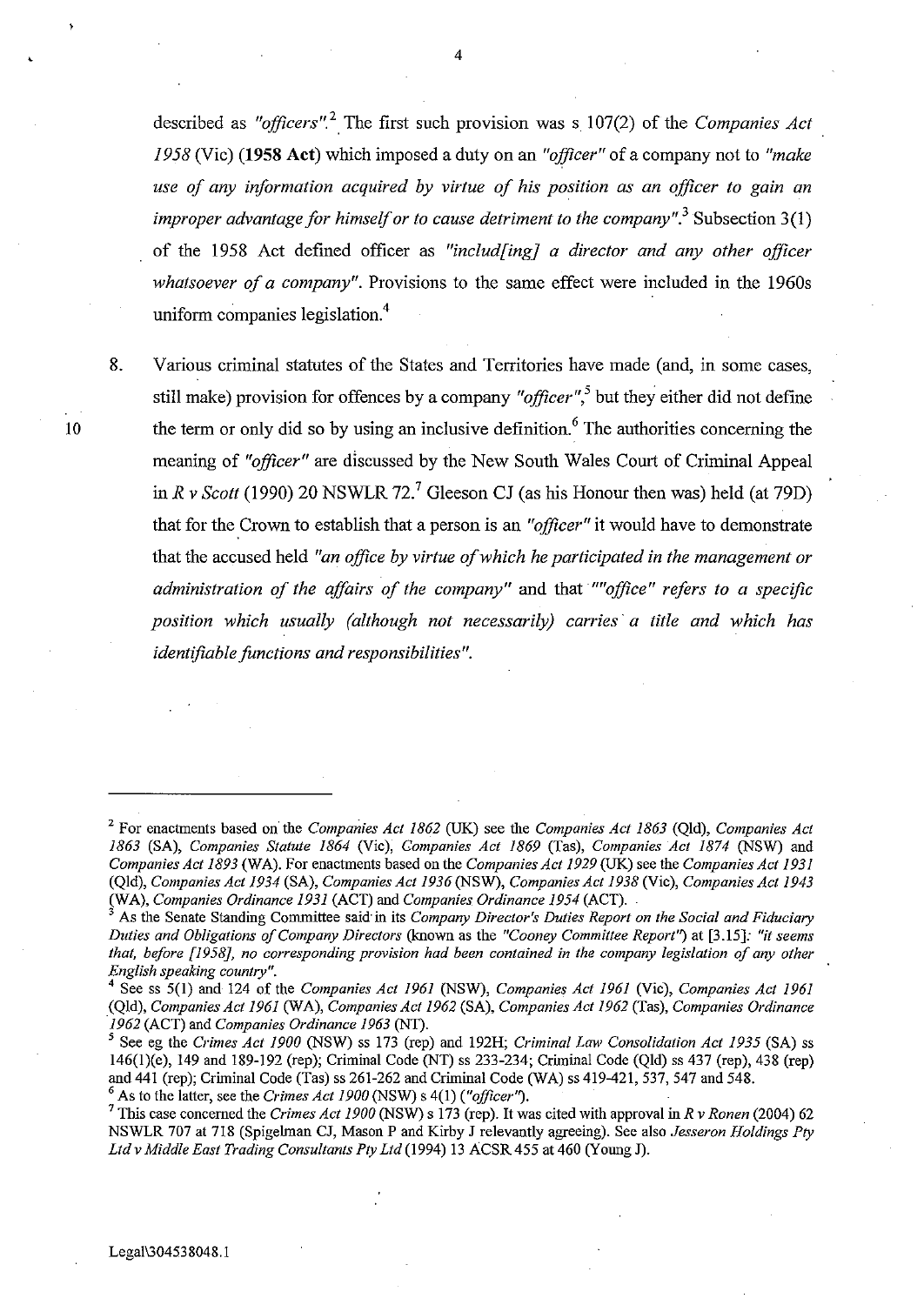9. The Uniform  $\text{Codes}^8$  (Codes) imposed a number of duties on directors and officers including, for the first time, a statutory duty of diligence (attracting criminal sanctions) on "*officers*" (s  $229(2)$ ).<sup>9</sup> It provided:

> *"An officer of a corporation shall at all times .exercise a reasonable degree of care and diligence in the exercise of his powers and the discharge of his duties. "*

The term *"officer"* was relevantly defined by s 229(5) of the Codes as meaning *"a director, secretary or executive officer of the corporation". "Executive officer"* was, in turn, defined by s 5(1) as meaning *"any person, by whatever name called and whether or not he is a director of the corporation, who* is *concerned, or takes part, in the 10 management of the corporation".* This concept was addressed in *Commissioner for Corporate Affairs v Bracht* [1989] VR 821 (referred to at LJ[386]-[388] *ABRed2/513P-*514S, CA[883] ABWhi/171.47 and CA[886]-[887] ABWhi/173.15-36).

- 10. The Corporations  $Law<sup>10</sup>$  included a definition of officer and statutory duties in s 232, including a duty of reasonable care and diligence in s 232(4), which were materially identical to s 229 of the Codes. The definition of executive officer in s 9 of the Corporations Law corresponded to that in s 5(1) of the Codes.
- 11. For present purposes two significant amendments to the *Corporations Law* were made with effect from 1 February 1993 by the *Corporate Law Reform Act 1992* (Cth).<sup>11</sup>
- 12. First, in addition to the existing criminal sanctions,  $12$  a new civil penalty regime was 20 introduced<sup>13</sup> for, inter alia, breaches of the statutory duties imposed on directors and officers. Second, s 232(4) was amended so that it read:

 $^{11}$  Act No 210 of 1992.

<sup>8</sup>*Companies Act* 1981 (Cth). See also ss 6 of the *Companies (Application of Laws) Act* 1981 (NSW), *Companies (Application of Laws) Act* 1981 (Qld), *Companies (Application of Laws) Act* 1981 (Vic), *Companies (Application of Laws) Act* 1981 (WA), *Companies (Application of Laws) Act* 1982 (SA), *Companies (Application of Laws) Act* 1982 (Tas) and *Companies (Application of Lows) Act* 1986 (NT).

<sup>9</sup> Previously such a duty had been imposed only on *"directors".* For example, s 107(2) of the *Companies Act*  1958 (Vic) provided: *"A director shall at all times act honestly and use reasonable diligence in the discharge of the duties of his office". .* 

<sup>&</sup>lt;sup>10</sup> The Corporations Law was contained in s 82 of the *Corporations Act 1989* (Cth). It operated from 18 December 1990 of its own force in the Australian Capital Territory and operated from I January 199.1 by application elsewhere: see s 7 of the *Corporations (New South Wales) Act 1990* (NSW), *Corporations (Northern Territory) Act 1990* (NT), *Corporations (Queensland) Act 1990* (Qld), *Corporations (South Australia) Act 1990*  (SA), *Corporations (Tasmania) Act 1990* (Tas), *Corporations (Victoria) Act 1990* (Vic) and *Corporations (Western Australia) Act 1990* (W A).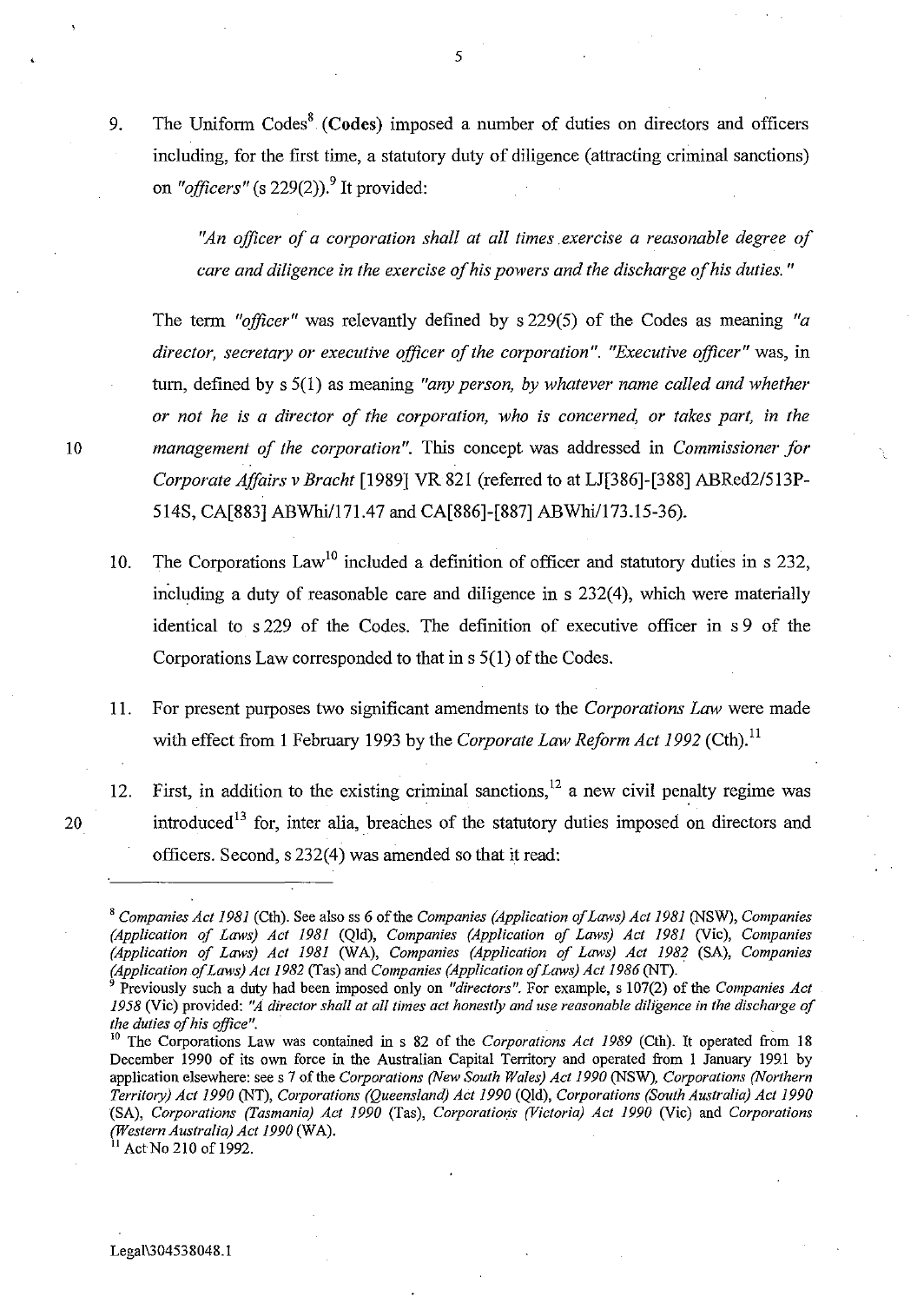*"In the exercise of his or her powers and the discharge of his or her duties, an officer of a corporation must exercise the degree of care and diligence that a reasonable person in a like position would exercise in the corporation's circumstances. "* 

- 13. The Explanatory Memorandum stated that the addition of the words *"in a like position"*  would enable the Court to consider any special expertise held by individual directors and the distribution of functions within the corporation<sup>14</sup> (see *ASIC v Rich* (2003) 44 ACSR 341 at [40] to [43] per Austin J; see below at [25]).
- 14. With effect from 13 March 2000, the *Corporate Law Economic Reform Program Act*  10 1999 (Cth) **(CLERP** Act) repealed, inter alia, s 232 and substituted a new Chapter 2D.l concerning *"officers and employees"* which included s 180(1).<sup>15</sup> A new definition of "*officer*" was inserted into s  $9<sup>16</sup>$ . The new provision and new definition were in the same form as relevant to this appeal (and in force now).17 The new definition of *"officer"*  removed the reference to being *"concerned in and taking part in the management of the corporation*" and inserted subparagraphs (b)(i) and (ii). Relevantly, the new s 180(1) involved the removal of the words *"in a like position in the corporation"* but added the phrase *"the same responsibilities within the corporation as, the director or officer".*

<sup>16</sup> Item 112 in Part 1 of Schedule 3.

• 6

<sup>&</sup>lt;sup>12</sup> After the *Corporate Law Reform Act* breaches of the duties imposed by s 232 only attracted criminal sanctions **if the contravention was undertaken** *"knowingly, intentionally or recklessly"* **and either** *"dishonestly and intending to gain, whether directly or indirectly, an advantage for that or any other person"* **or** *"intending to deceive or defraud someone":* **s 1317FA.** 

<sup>&</sup>lt;sup>13</sup> By new Part 9.4B of the Corporations Law.

<sup>&</sup>lt;sup>14</sup> Explanatory Memorandum to the *Corporate Law Reform Bill 1992* at [39]; see also [85].

<sup>&</sup>lt;sup>15</sup> Item 1 of Schedule 1 to the CLERP Act.

<sup>17</sup> For a period both the Corporations Law and the *Corporations Act* contained a more expansive definition of *"officer",* in that it included employees. It was inserted into the Corporations Law with effect from I August 1991 by the *Corporations Legislation Amendment Act* 1991 (Cth). This provision was carried over into the *Corporations Act,* but was repealed in 2004 by item II of Schedule 9 to the *Corporate Law Economic Reform Program (Audit Reform and Corporate Disclosure) Act 2004* (Cth). This definition never had any relevance to either s 232 of the Corporations Law, as s 232(1) contained its own defmition of *"officer",* or, after the commencement of the CLERP Act, to s 180 as s 179(2) specified that the definition of "officer" in s 9 of the Corporations Law was applicable to ss 180,1"81 and 182. Section 82A, while it was in force, applied where the **tenn** *"officer"* **was used by a provision in relation to a** *"body corporate"* **or an** *"entity".* **The application of s 82A**  in relation to an *"entity"* included accounting standards and related party transactions (see Ch 2E and 2M of the *Corporations Act).* Its application in relation to a body corporate was more complex, particularly because s 57A defined a corporation to include a body corporate. However, s 82A most obviously applied where provisions of the Corporation Law and *Corporations Act* specifically mentioned an officer of a body corporate without further definition of the term (eg ss 206E, 411(7), 418, 448C(1)(d), 1002E (now repealed), 1002R (now repealed), 1254 (now repealed)).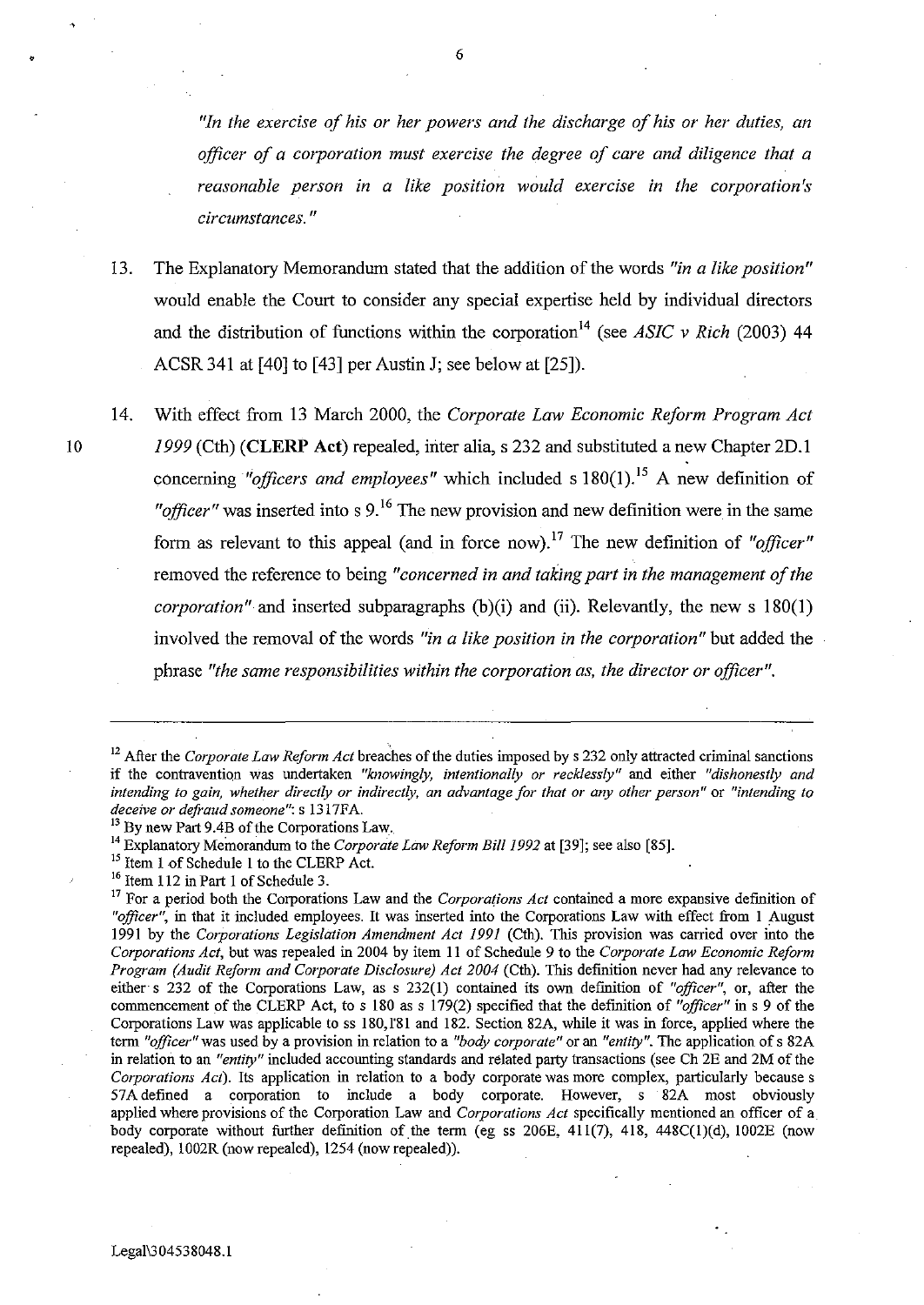15. Two matters emerge from the extrinsic material concerning the CLERP Act.<sup>18</sup> First, none of that material contains any discussion of the significance or otherwise of either the changes to the definition of officer from the form described in [9] above and discussed in *Bracht* to its present form or the inclusion of the phrase *"participates in making*" in subparagraph (b)(i) of the definition. This suggests that the new definition was not intended to effect any significant departure from, much less any narrowing of, the previous definition. Second, there was extensive discussion in Treasury Discussion Paper No 3, *Directors Duties and Corporate Governance: Facilitating Innovation and Protecting Investors*<sup>19</sup> and the Explanatory Memorandum to the Bill<sup>20</sup> about the need to 10 . consider an individual director's skills, qualifications and position within the corporation in determining whether they satisfied their statutory standard of due care and diligence.<sup>21</sup> In *Rich* at [44] to [50] Austin J analysed this material as explaining the rationale for the addition of *"responsibilities* ... *of the director or officer"* in s 180(1)(b). This was endorsed by the Court of Appeal (CA[900]-[904] ABWhi/176.16-177.32 and CA[907] ABWhi/177.49). It is further referred to below.

*Participation in decisions (SS[l8] to [40J)* 

16. The reasoning of the Court of Appeal in support of its conclusion that Mr Shafron satisfied subparagraph (b)(i) of the definition of "officer" is found at CA[885]-[898] ABWhi/173.11-176.2. The Court of Appeal considered that the extension of the 20 definition of "*officer*" in subparagraph (b)(i) beyond a director and a secretary to include persons who participated in making decisions meant that it was not necessary for the relevant person to be an *"ultimate controller"* and that whether their level of involvement rose to the level that they could be said to have participated in the making of the decision was "a question of fact and degree" (CA[892] ABWhi/175.1). The Court held that the relevant. participation must be more than mere *"administrative arrangement"* and that there must, at a minimum, be a *"real contribution from the postulated participation to the making of the decisions, but beyond that it is a question* 

<sup>&</sup>lt;sup>18</sup> Explanatory Memorandum to the Corporate Law Economic Reform Program Bill 1998, Second Reading Speech by the Hon Joe Hockey MP, Hansard, HR, 03.12.98, 1284, Joint Committee on Corporations and Securities, *Report on the Corporate Law Economic Reform Program Bill 1998,* May 1999. <sup>19</sup> Pages 43-45, 55-56.

<sup>20</sup> Page 26 at paragraphs 6.23-6.25.

<sup>&</sup>lt;sup>21</sup> Treasury Discussion Paper, page 45.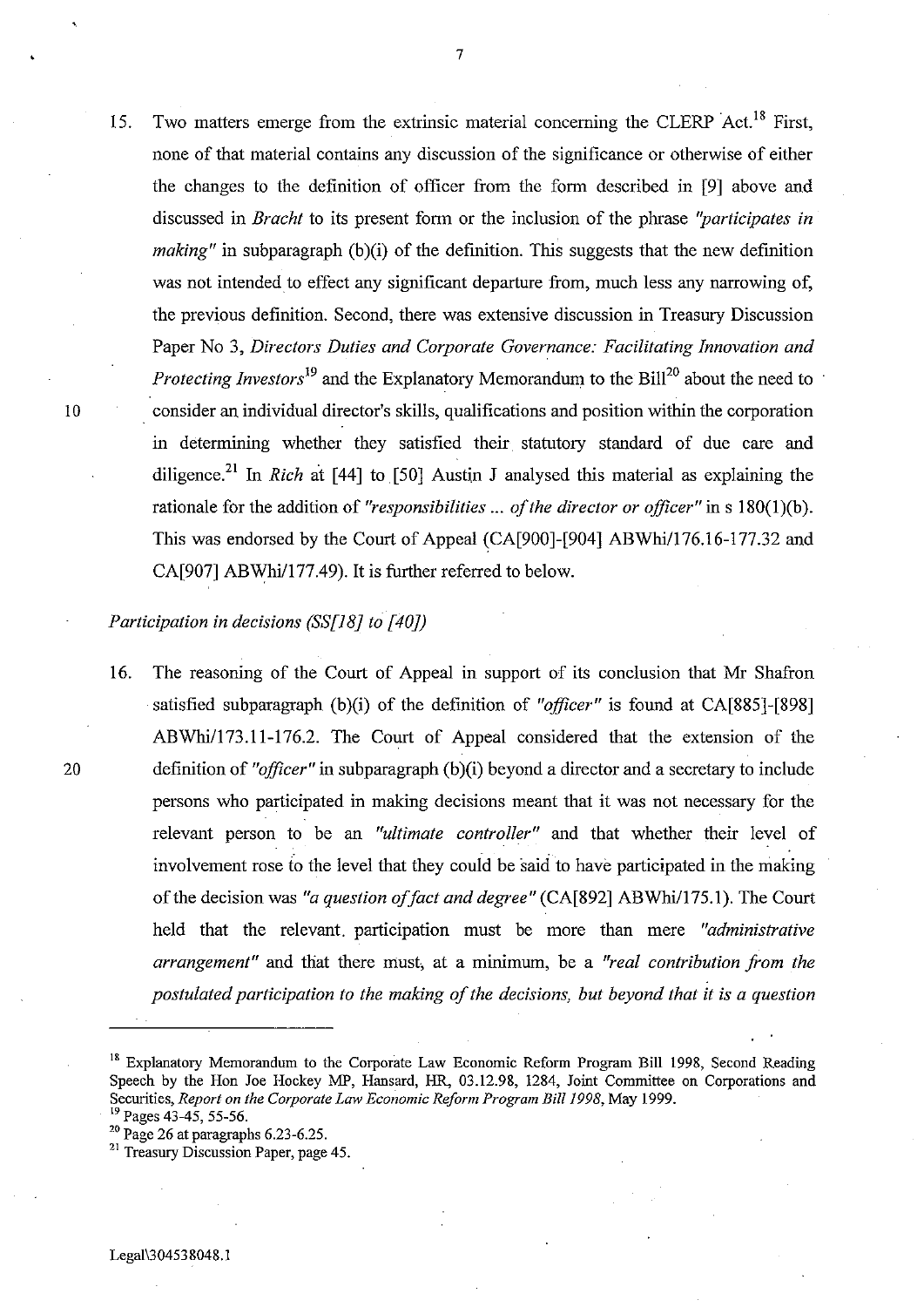*offact"* (CA[893] *ABWhi/175.14).* The Court considered the degree and depth of Mr Shafron's role in relation to the separation proposal (CA[894] *ABWhi/175.17)* and concluded that he participated in decisions affecting the whole or a substantial part of JHIL's business (CA[895] ABWhi/175.34).

- 17. Mr 'Shafron contends that the phrase *"participates in making"* a decision could only be invoked *"where the person has actually taken part in the making of the decision"*  (emphasis added) (SS[26] and SS[28]) and asserts that his involvement did not reach that level. ASIC makes four submissions in response.
- 18. First, Mr Shafron misstates the Court of Appeal's reasoning. He repeatedly asserts that 10 the Court of Appeal considered that it was sufficient if there was *"only a real contribution from the postulated participation to the making of the decision"* (SS[30], SS[23] and SS[24]). He suggests that the Court of Appeal's approach will result in many persons other than the ultimate decision makers such as *"law firms, investment banks, actuaries, accountants and other advisors*" satisfying the definition of an "officer" (SS[40]). However, at CA[893] ABWhi/175.14 the Court of Appeal noted the necessity (not the sufficiency) for there to be a *"real contribution".* Whether there was the requisite *"participation"* was, according to the Court, a question of "fact" (CA[893] ABWhi/175.16) or *"fact and degree"* (CA[892] ABWhil175.l). The Court of Appeal's approach does not involve any gloss or departure from the statutory language but 20 instead recognises that whether the statutory definition is satisfied is ultimately a question of fact. It is a question of fact that will not be satisfied by external advisers who confine themselves to an advisory role (CA[896]-[897] ABWhi/175.38-51).
- 19. Second, contrary to Mr Shafron's assertion (SS[10], SS[32] and SS[33]), the Court of Appeal did not accept that his *"role was confined to advising the board in relation to proposals put forward* ... ". To the contrary, the Court of Appeal found that his role went *"well beyond providing advice or information as required"* (CA[895] ABWhi/175.34). The trial judge specifically addressed his role at LJ[378]-[385] ABRed2/511S-513O (noted at CA[889] ABWhi/173.46). When considered against the history of the pursuit of the separation proposal within JHIL from December 1999 to its adoption in February 30 2001 (CA[55]-[123] ABWhi/15.37-29.22), these findings demonstrate the significance of Mr Shafron's role. During this period, the three most senior executives within JHIL, Messrs Macdonald, Shafron and Morley, formulated and proposed to the board a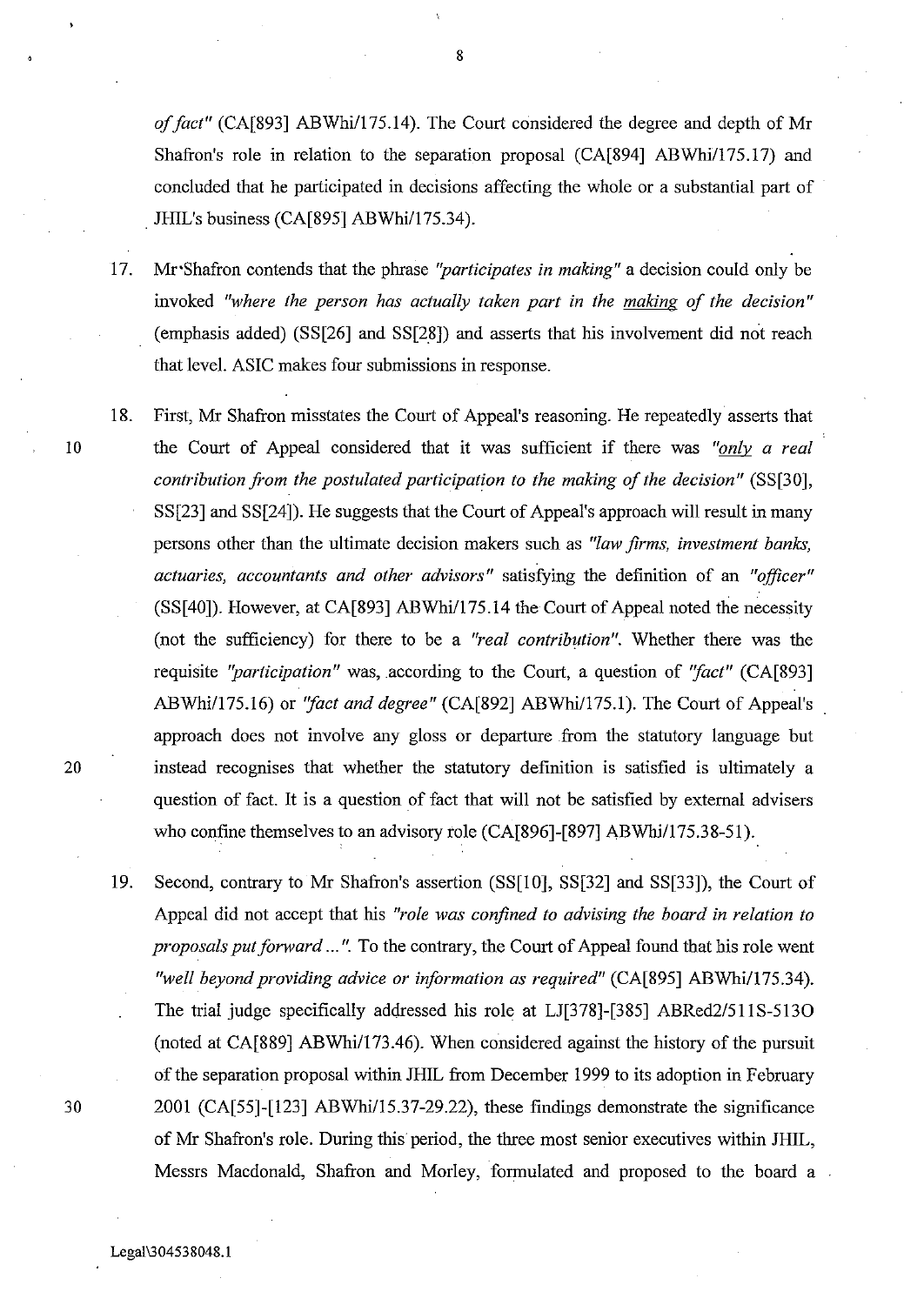number of *"variants"* of the separation proposal (CA[56] ABWhi/15.47, CA[68] ABWhi/18.35 and CA[71]-[90] ABWhi/19.6-23.44). At the January 2001 meeting Messrs Macdonald and Shafron presented the net assets model which the board rejected (LJ[89] *ABRed2/423J;* CA[91] ABWhi/23.47). Messrs Macdonald and Shafron then formulated a revised model with funding to the actuarial assessment provided via the DOCI which the board accepted on 15 February 2001 (CA[100] ABWhi/25.44). The board's role in this process was reactive. It was not formulating separation proposals much less devising their structure. On the other' hand Mr Shafron was proactive. As found by the Court of Appeal he 'was part of the *"promotion of the separation proposal*  10 to the board" (CA[894] ABWhi/175.19).

20. Third, Mr Shafron's approach would unduly limit the definition of the term officer in s 9(b)(i). SS[27] contends that the relevance of the word *"participates"* is to *"catch all persons taking part in the making of a decision".* The Court of Appeal's approach is entirely consistent with that objective provided that no narrow view is adopted of what constitutes *"taking part in the making of a decision".* Mr Shafron further asserts (SS[27]) that the inclusion of the word *"participates"* also captures for example: *"(a) a person who makes a decision jointly with other persons; (b) a person who is a member of a body (such as a committee) that makes decisions whether or not that person is for or against the decision that* is *ultimately made; and (c) a person who makes a decision 20 that* is, *or may be, subject to ratification or reversal by superiors".* If these examples are meant to exhaust the breadth of what is meant by "*participates*" in subparagraph (b)(i) then that phrase has little work to do. Of these examples, both (a) and (c) would involve the relevant person actually making the decision, not just participating in the making of the decision. It is unlikely that the only work intended to be undertaken by the word *"participates"* in subparagraph (b)(i) of the definition was to pick up those embraced by scenario (b).

21. Mr Shafron's approach would limit the relevant inquiry to the single point in time at which the *"decision"* was made and ignores the roles performed by an individual in shaping, developing and presenting to the board initiatives on important aspects of the 30 company's affairs over an extended period of time and implementing them. This approach is divorced from the realities of the interaction between the very senior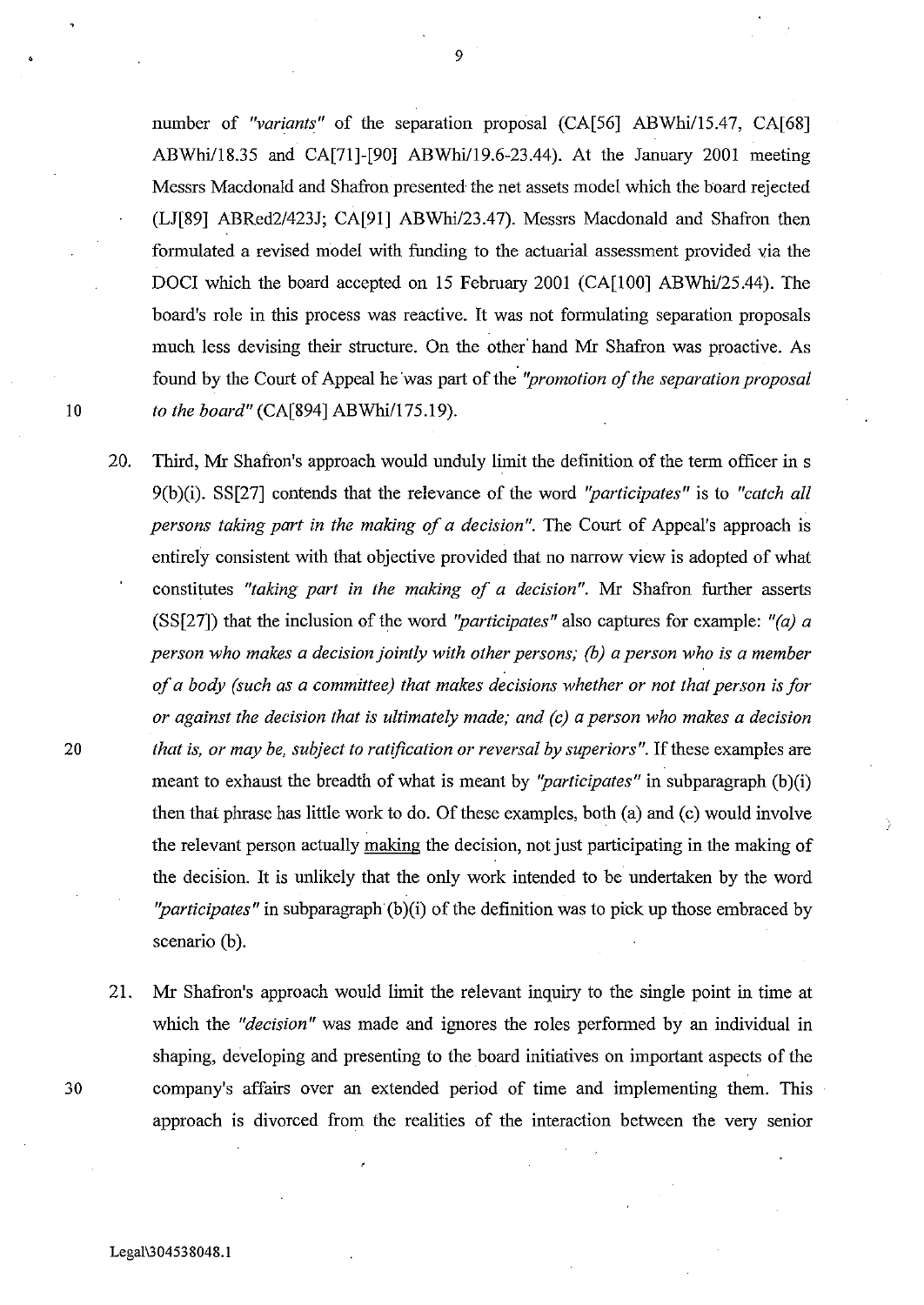executives of large public companies and the non executive members of their boards of directors.<sup>22</sup>

- 22. Fourth, Mr Shafron's complaints (SS[35]-[37]) about three of the matters the Court of Appeal referred to in CA[894] ABWhi/175.17 overstate the significance of these matters in the Court's reasoning. At CA[894] ABWhi/175.17, the Court of Appeal only instanced them as examples of his general participation in the making of decisions of the requisite character by the board. The Court did not assert that each of them considered individually was an example of him participating in decisions of the requisite character (cf SS[37]). The Court's critical finding is in the first part of CA[894] 10 ABWhi/175.17 concerning the separation proposal of which Mr Shafron makes no separate complaint. His assertion that they all fell within his *"advisory and assistance role as general counsel"* (SS[36]) simply restates the characterisation of his role as an *"advisor"* that the Court of Appeal rejected.
- 23. Further, Mr Shafron's contention that these matters were not relied on by ASIC either at trial or in the Court of Appeal and that he lost some opportunity to address in relation to them misstates the position. In its particulars served well before trial, ASIC identified Mr Shafron's involvement in Project Chelsea, his making of presentations to the board (which would incfude those concerning asbestos related issues) and his responsibilities in relation to the content of announcements of significance as circumstances relevant to .20 whether he met the statutory definition of officer.<sup>23</sup>

<sup>&</sup>lt;sup>22</sup> R P Austin, "The Company Secretary: Then and Now" (Chartered Secretaries Australia Ltd, Sydney, 19 November 2002) describes the current circumstances as one whereby control of corporate businesses is **subdivided between the management function, exercised by senior executives, and the function of monitoring management, exercised by non-executive board members. He describes this position as a product of** *"corporate governance thinking"* **under which the function of the board is \_** *"overseeing"* **or** *"reviewing"* **the work of senior**  executives of the company rather than directly managing the company's business.

ASIC provided particulars of the then Further Amended Statement of Claim (FASOC) to Mr Shafron's solicitors under cover of a letter dated 21 September 2007. In paragraph I of the letter, ASIC provided particulars of [19A] of the FASOC. In subparagraph (1)(c)(i), the letter particularised Mr Shafron's duties of general counsel and company secretary by reference to [18(a)-(d)] of the FASOC. This should have been a reference to [20] of the FASOC, which referred to Mr Shafron's responsibilities of reviewing the content of important announcements. Subparagraphs I(c)(iii) and (iv) of the letter referred to Mr Shafron's roles in relation to preparing JHIL board papers and making presentations at board meetings of JHIL, and subparagraph I(c)(ix) referred to his role in instructing external advisors to advise the board of JHIL. This would clearly embrace Mr . Shafron's retaining of external actuaries and reporting to the board on asbestos litigation and risk management, as referred to in CA[894] ABWhi/178.17. Subparagraphs  $1(c)(v)(A)$  and (vii) referred to Mr Shafron's role in Project Chelsea, although they did not specifically refer to him receiving a conferral of authority to fmalise the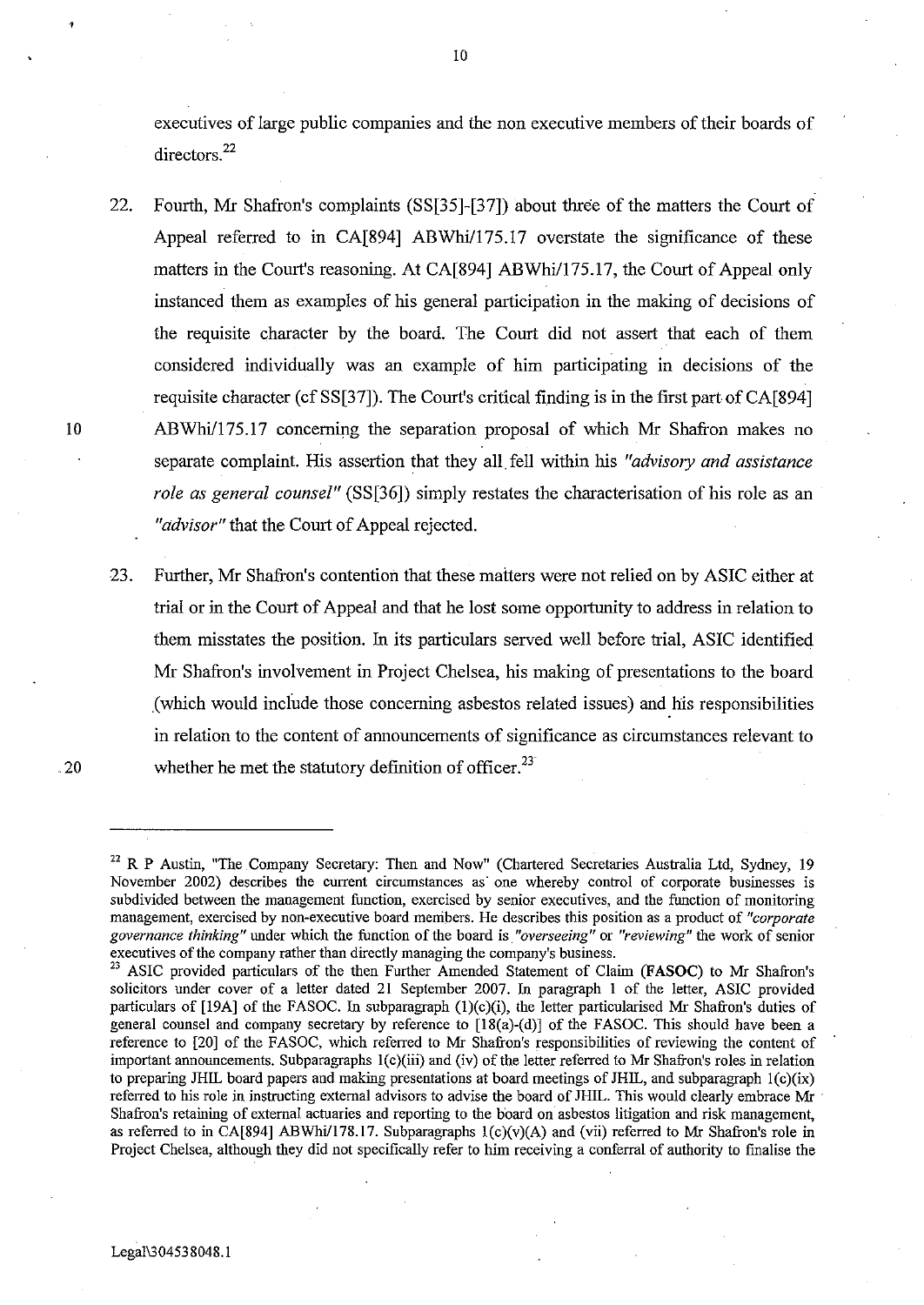*Duties of company secretary and "responsibilities within the corporation"* 

- 24. In finding that s IS0(1 )(b) is *"directed to the scope and range of responsibilities actually carried out by the director or officer whose conduct is in issue"* (CA[90S] ABWhi/178.8) the Court of Appeal adopted the analysis of Austin J in *Rich* at [40] to [50] (CA[900] ABWhi/176.16; CA[907] ABWhi/177.49). The Court considered that this construction was reinforced by the reference to *"their powers"* and *"their duties"* in the opening words to the section (CA[909] ABWhi/17S.15) and that a contrary construction, which required an attribution of particular functions performed by a person to a specific *"office",* whether director or secretary, would be difficult to apply 10 (CA[913] ABWhi/178.37). Finally the Court noted that ss 198B and 198C confirm that a person occupying the office of director can have both fewer and greater responsibilities than may usually be the case and the same should apply to the position of secretary  $(CA[915] ABWhi/178.43)$ .
- 25. As noted, Austin J in *Rich* addressed the legislative history of s IS0(1). His Honour . explained that the significance of the addition of the words *"the same responsibilities within the corporation, as the director or officer"* in s IS0(1)(b) at the time of the CLERP Act was that it *"was intended to direct attention to the factual arrangements operating within the company and affecting the director in question"* (at [49]). In *Rich*  Austin J considered the position of Mr Greaves, a director of One. Tel who was also 20 chairman of the board and chairman of its finance and audit committee. His Honour found that the latter two positions were all matters that made or contributed to his *"responsibilities"* within the corporation *"regardless of whether the chairmanship and committee chairmanship were "offices" for the purposes of the first part of s 180(1)(b)"*: *(Rich at [50]).*<sup>24</sup>

 $24$  An article published following the decision predicted that the reasoning in this decision would be applicable where the *"secretary undertakes additional roles (for example, general counsel or finance director) and has high level qualifications and extensive experience":* M Adams, "Has the role ofthe Company Secretary changed: how

,

terms of any agreement. Further, in its submissions at trial ASIC referred to Mr Shafron's role in relation to *"reviewing material concerning* **...** *asbestos related issues affecting the group and advising the board on those matters"* as a matter relevant to whether he was an *"officer"* (ASIC's submissions in chief, Chapter 14 at [6]). In footnote 5 to Mr Shafron's submissions he refers to ASIC's position at trial. The paragraphs of ASIC's submissions to which he refers set out a non-exhaustive list of examples of Mr Shafron's participation in decisions and expressly cross-referred back to Chapters 3 to 6 and 8 as well as Chapter 14 of ASIC's submissions in chief.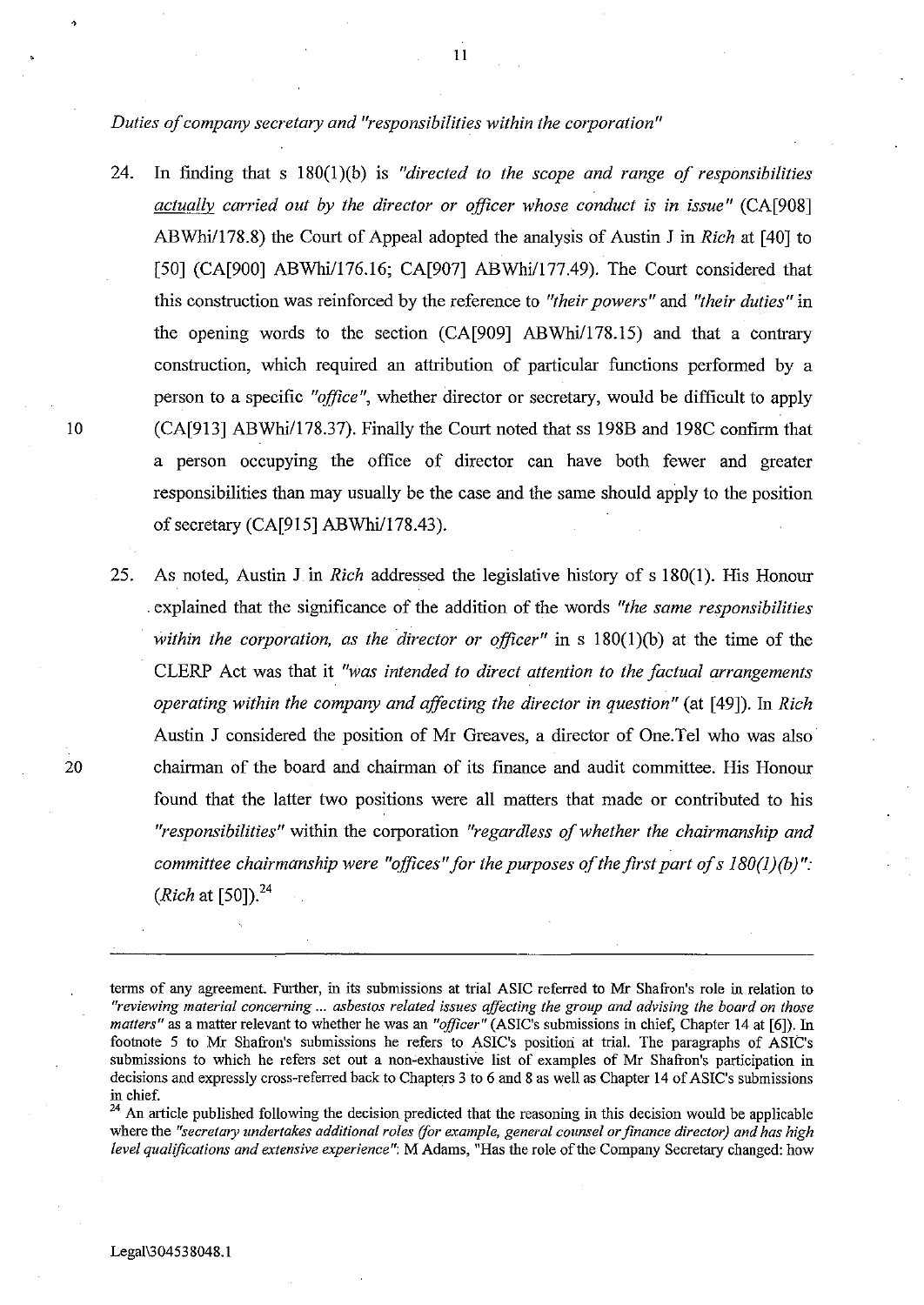- 26. Mr Shafron does not address the analysis of Austin J in *Rich* including his Honour's discussion of the legislative history. He also does not address the Court of Appeal's analysis of ss 198A and 198B and, to the extent he addresses the Court of Appeal's reference to the relevance of common law duties  $(CA[912]-[913] ABWhi/178.25-37)$ , he misstates its conclusion (SS[46]).
- 27. Critically, Mr Shafron's analysis ignores the text of the section. Thus SS[43] contends that the phrase *"same responsibilities"* in s 180(1)(b) ensures that the *"actual responsibilities of the office in question (as opposed to the responsibilities of some' notional or hypothetical "standard" director or company secretary) are performed to 10 the requisite standard of care"* (emphasis in original, see also SS[44]). However that ignores the phrase *"and had the same responsibilities within the company as, the director or officer"* (emphasis added). This is clearly directed to the *"responsibilities"* of the individual in question not simply the *"office"* they occupy. The *"duties"* they must discharge as referred to in the opening words of s 180(1) include those undertaken to meet their responsibilities as referred to in s 180(1)(b).
- 28. SS[45] contends that s 180(1) should not be taken as imposing the statutory standard of care and diligence *"on every facet of a person's responsibilities in the company".* SS[49] provide as examples of such responsibilities the *"day to day responsibilities of an employee elected as the employee representative'director"* and a director who *"elects to 20 join the staff committee responsible for planning the annual company Christmas party".*  In the case of the employee representative, there is a qualitative difference between a person who occupies the position of director or secretary and has additional responsibilities and duties assigned to them and someone who occupies two completely unrelated and distinct positions such as a cleaner and non executive director. The same applies in relation to the Christmas party example, although more might need to be known as to what it entails (including, for example, the level of expenditure involved and the role performed by the director as a member of the staff committee). The Court of Appeal and Austin J's constructions did not suggest that duties or functions which are completely unrelated to the position of director or company secretary are subject to s

12

Legal\304538048.1

can one person get across it all?" (September 2003) *Keeping Good Companies: Journal of Chartered Secretaries Australia Ltd* 469 at 470.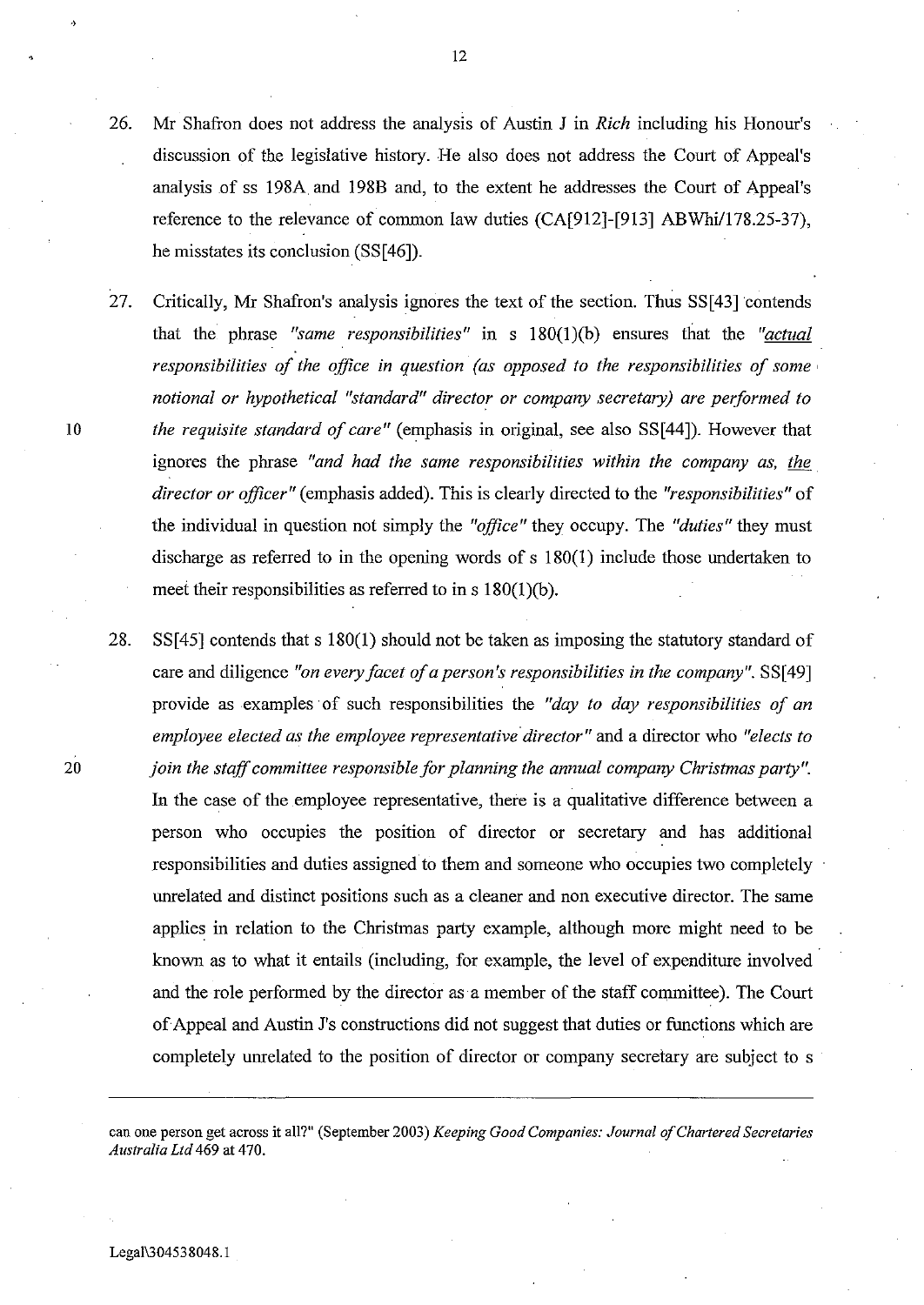·180(1). In the case ofMr Shafron, and as is illustrated by the Court of Appeal's alternate findings in respect to the position of company secretary (CA[917]-[925]) ABWhi/179.7- 180.16), it could not be said that the responsibilities he actually carried out and which are the subject of the relevant contraventions were unrelated to his being company secretary (see CA[925] ABWhi/180.14).

## *Company secretary (SS[41) to* [62])

29. The Court of Appeal found that Mr Shafron was subject to s 180(1) in relation to his impugned conduct concerning the Draft ASX Announcement, the cashflow model and the DOCI Information because those were matters that were *"within the duties of a*  10 *company secretary"* (CA[917] ABWhi/179.9). The Court of Appeal noted Mr Shafron's legal qualifications  $(CA[922] ABWhi/179.43)$  and concluded that the company secretary with a legal background would be expected to raise issues such as potentially misleading statements in relation to an armouncement to be sent to the ASX and ASX disclosure obligations with the board (CA[926] ABWhi/180.21). The Court of Appeal also concluded that his knowledge of matters relevant to the cashflow modelling were *"by no means a legal matter"* and *"raising the limitations [of the modelling)"* fell within his *"responsibilities as company secretary"* (CA[926] ABWhi/180.27).

30. The Court of Appeal's approach involves. a company secretary having a responsibility for advising and assisting the board and taking steps to ensure compliance by the 20 company with its various regulatory and legal requirements. This approach is consistent with the *Corporations Act.* Part 2D.4 deals with the appointment of secretaries. Section 204D provides that they can only be appointed by the board of directors (as does clause 112 of lHIL's articles: ABBlu311034L). Section 204F (a replaceable rule) provides that the directors specify the secretary's terms and conditions of his appointment. This is consistent with the secretary being answerable to, and having the confidence of, the board. Company secretaries are not only subject to the duties imposed by ss 180 to 183. Subsection 188(1) provides that a secretary commits an offence if the company contravenes the various provisions listed therein including the lodgement of notices with ASIC (s 146) and the giving of notice of the issue of shares (s 254X) and changes 30 in share structure (s 178C) .

•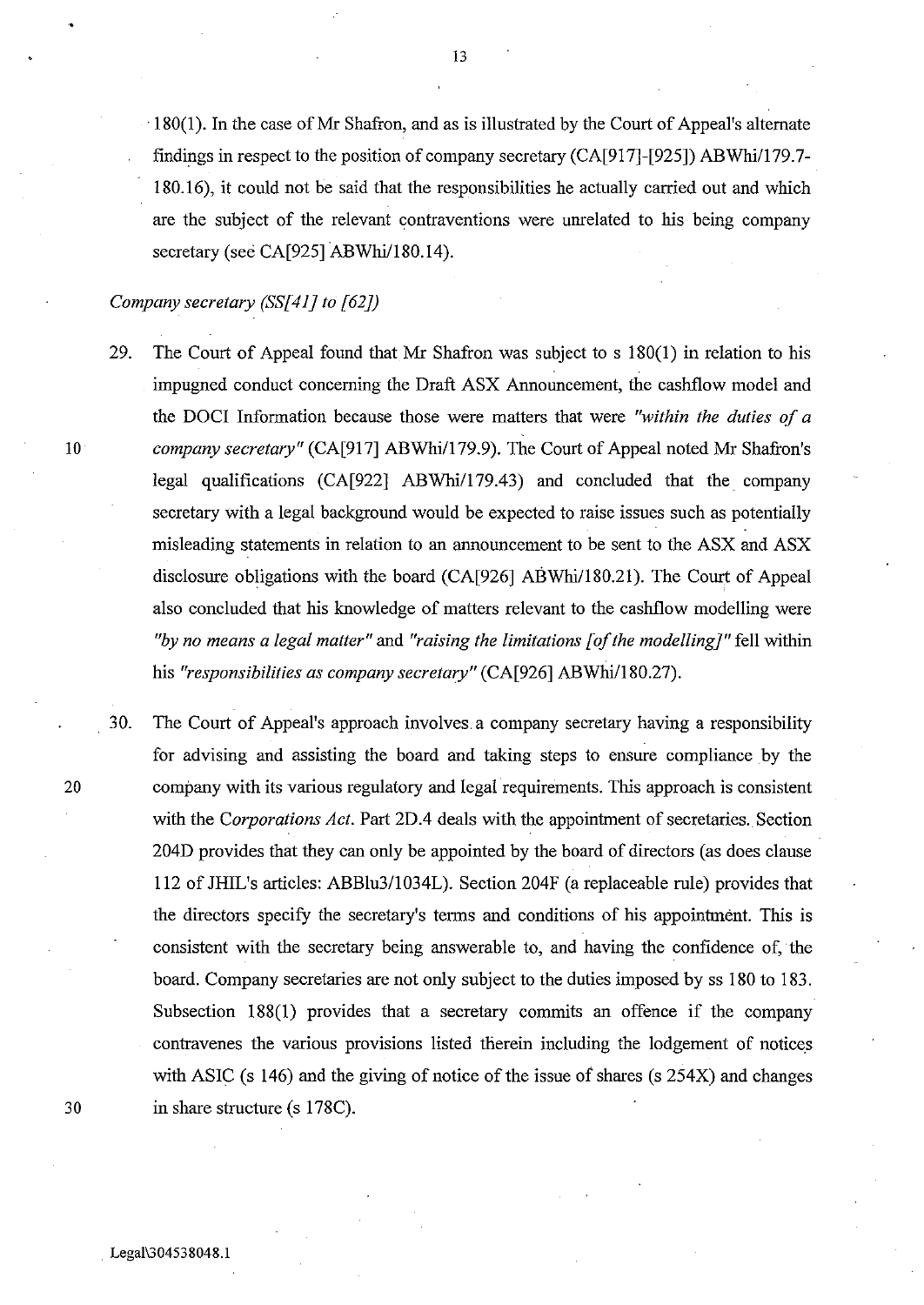31. While there are limits upon the power of a company secretary to bind the company in relation to entering into contracts,  $2<sup>5</sup>$  it has been held that the secretary has authority as the *"natural mouthpiece"* to speak on behalf of the company as to its affairs.<sup>26</sup> Moreover, in considering what the functions of a secretary are the Court can take into account its own *"knowledge which the Court has of regular business"*.<sup>27</sup> There has been extensive discussion in recent literature concerning the role of the secretary in ensuring and promoting *"governance"* within the company itself. This material emphasises the responsibility of a company secretary in monitoring compliance by the company with its various legal and regulatory requirements as well as assisting the board in its monitoring of management and providing advice and assistance to the board in its decision making.<sup>28</sup> No doubt the extent of these obligations will vary considerably depending on the size of the company, its internal arrangements and the skills and qualifications of the office holder. In the case of Mr Shafron his extensive legal qualifications and experience and his regular attendance at board meetings suggested

<sup>25</sup> See *Newlands* v *The National Employers Accident Association (Limited) (In Liquidation)* (1885) 54 LJ QB *428; Barnett Hoares* & *Co* v *The South London Tramways* (1887) 18 QBD 815; *Panorama Developments (Guildford) Ltd* v *Fidelis Furnishing Fabrics Ltd* [1971]2 QB 711; and generally K E Lindgren, "Development of the Power of the Modem Company Secretary to Bind his Company" (1972) 46 ALJ 385.

*<sup>26</sup> Donato* v *Legion Cabs (Trading) Co-operative Society Limited* (1966) 85 W.N. (Pt I) (NSW) 242 at 248 (per Wallace P).

<sup>27</sup>*Newlands supra* at 430; see *Lindgren supra* at 386.

<sup>28</sup> C J Phillips, "The Role of the Company Secretary" (March 2003) *Keeping Good Companies: Journal of Chartered Secretaries Australia Ltd* 70 at 70-71. The company secretary is *"the spider at the heart of the corporate governance web",* **Their responsibilities include keeping up to date and closely reviewing** *"all legislative, regulatory and corporate governance developments that might affect the company's operations"* **and**  *"She then must take appropriate action to ensure that the company is in a position to comply". "Part of ensuring compliance is to ensure that the board is fully briefed on all such legislative, regulatory and corporate governance developments and that it has regard to them when taking decisions".* **R P Austin (referred to above**  at footnote 22): *"In the third stage of capitalism, it has become necessary for the company secretary to understand and anticipate the needs of non executive directors who are expected to perform the monitoring role allocated to them by the tenets of corporate governance". "The chairman looks to the company secretary for "guidance", and not merely for mechanical administration of corporate affairs. The guidance might include, for example, briefing the Chairman on current developments in corporate governance - although that would depend on whether the company has a general legal counsel and* if *so. the subdivision of functions between the company secretary and that person". "Be that as it may, the company secretary comes to "act as the "grout" to fill knowledge cracks that might. othetwise appear during the board meeting",* **citing**  T Handicott, "A Board Member's Perspective on the Secretary's Role" (November 2002) *Keeping Good Companies: Journal of Chartered Secretaries Australia Ltd* 592 at 594. See also F Bush, "Duties and responsibilities of the 21st century Company Secretary" (October 2006) *Keeping*  Good Companies: Journal of Chartered Secretaries Australia Ltd 535 at 537; and internationally:<br>The Institute of Chartered Secretaries and Administrators, England Administrators, England (http://www.icsa.org.uk/resources/guidance#iext[]tag[Company\_secretary]cat[ Guidance\_notes ]page[1]): Gnidance note entitled "Best Practice Guide: Duties of a Company Secretary" (published 3 August 1998) at page 4; and Higgs, "Review of the Role and Effectiveness of Non-Executive Directors" (June 2002) at [11.26]-

<sup>[11.31].</sup>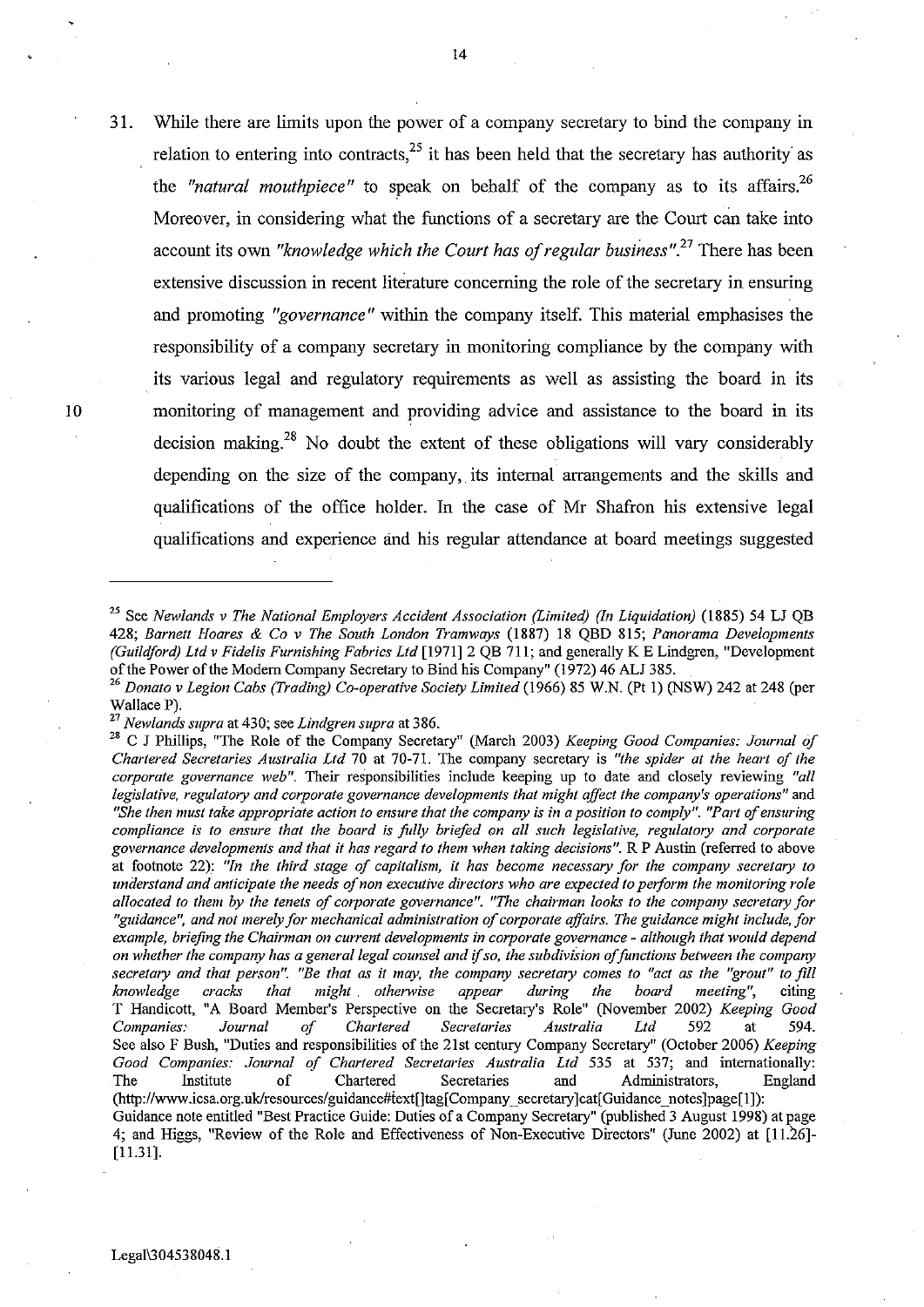that regulatory compliance and the giving of advice to the board were at the core of his functions as secretary, even assuming there was some component of his overall position as *"Company Secretary and General Counsel"* which did not fall within that office. On any view of s 180(1) Mr Shafron was required to bring his extensive legal qualifications and experience to bear in performing his role of company secretary.

- 32. The contraventions that were found either by the trial judge or the Court of Appeal against Mr Shafron concerned either his role in advising the board or addressing JHIL's regulatory compliance or both. Thus the failure to give appropriate advice in relation to the Draft ASX Announcement involved a failure to appropriately advise the board and 10 was part of the matrix of facts that lead to a breach by JHIL of s 999 of the Corporations Law in issuing the Final ASX announcement (LJ[638] ABRed2/5770). Similarly, the contravention in relation to the DOCI Information concerned his dealings with the CEO and the board and was part of the matrix of facts that lead to a breach by JHIL of s 1001A of the Corporations Law (LJ[537] ABRed2/550B). The superimposed inflation contravention involved a failure by Mr Shafron to provide appropriate advice and assistance on matters within his knowledge to the board of directors.
- 33. Mr Shafron's submissions seek to draw an analogy between Mr Shafron's position and that of Mr Donald Cameron (SS $[54]$ ). They contend that Mr Cameron's responsibilities as company secretary never rose above purely administrative functions and there is no 20 basis to suggest that Mr Shafron *''possessed* ... *responsibilities as company secretary additional to those held by Mr Cameron".* However, unlike Mr Cameron, Mr Shafron had extensive legal qualifications and experience (CA[926] ABWhi/180.17). Unlike Mr Cameron, Mr Shafron attended all of the board meetings during the relevant period (see eg CA[889] ABWhi/173.46). Whatever be the scope of responsibilities said to be attributable to Mr Donald Cameron's position, Mr Shafron cannot divorce the governance aspects of his role of company secretary that flow at least in part from his regular (and presumably expected) attendance at board meetings and his legal qualifications and experience from his role as general counsel. Ultimately this makes the distinction that he seeks to draw between the duties attaching to his position of 30 general counsel and company secretary impossible to maintain.
	- 34. Mr Shafron's submissions (SS[57]) contend that it does not follow from the fact that it is part of the role of the company secretary to lodge notices on behalf of a company that it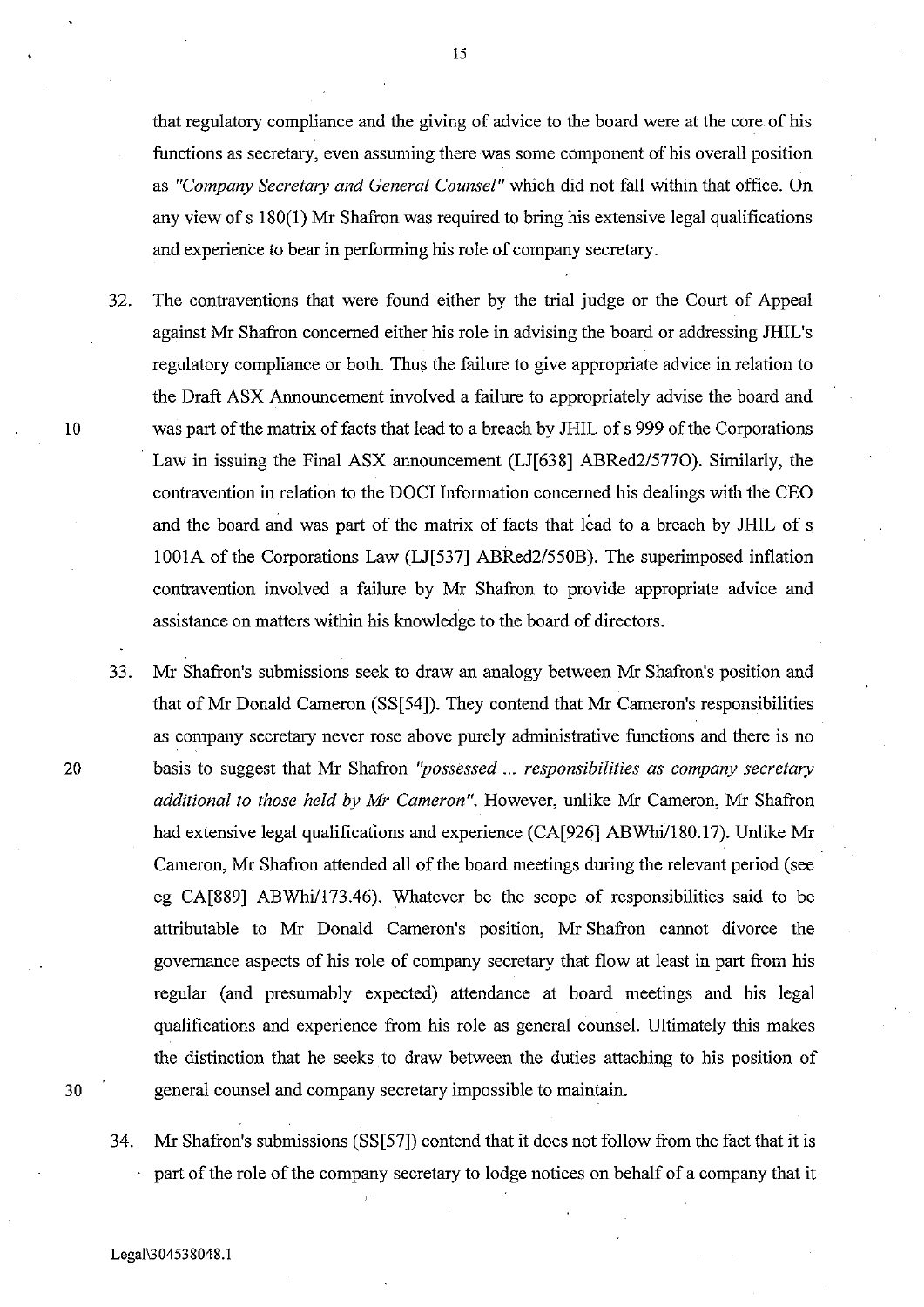is *"part of the company's secretary's role to provide advice as to* ... *the content of notices proposed to be filed"*. This may or may not follow generally but it is of no relevance to Mr Shafron. The obligation in relation to the filing of notices needs also to be considered with the fact that, as company secretary, it was he who attended board meetings and not Mr Cameron. Any company secretary who is present at a board meeting when it approves an important announcement that they know is misleading has a responsibility to at least warn or advise the board that they are about to act in that way. Further any company secretary who was aware that the company should have addressed the continuous disclosure requirements but had not is obliged to take steps to see that 10 occurs. The difference between Mr Shafron and Mr Donald Cameron is that Mr Shafron had legal qualifications and experience, attended the board meeting and was specifically aware of that matter (cf SS[58]).

35. Finally, SS[60] contends that in relation to the superimposed inflation contravention *"the Court of Appeal did not consider whether or not Mr Shafron's conduct was engaged in as company secretary or general counsel".* At this point of the inquiry the question is not whether the relevant conduct was engaged in as *"company secretary"* or *"general counsel"* but simply whether it fell within his responsibility as a company secretary irrespective of whether it might also be a function performed by a general counsel. As submitted above, the giving of advice and assistance to the board during its 20 meetings on matters within his knowledge was at the core of the governance role of a company secretary who was expected to and did attend board meetings.

## **The DOCI Contravention (SS[64] to [69])**

36. As at 15 February 2001, JHIL was a *"listed disclosing entity"* within the meaning of former s 1001A of the Corporations Law (LJ[482] ABRed2/535X). At that time, s 1001A of the Corporations Law and ASX Listing Rule 3.1 were in the form attached to these submissions. The combined effect of those provisions was that, subject to certain exceptions provided for in the listing rule, it was a contravention for a listed disclosing entity to intentionally, recklessly or negligently fail to notify the ASX of information that was *"not generally available"* and was of a nature that a *"reasonable person would 30 expect,* if *it Were generally available to have a material effect on the price or value of*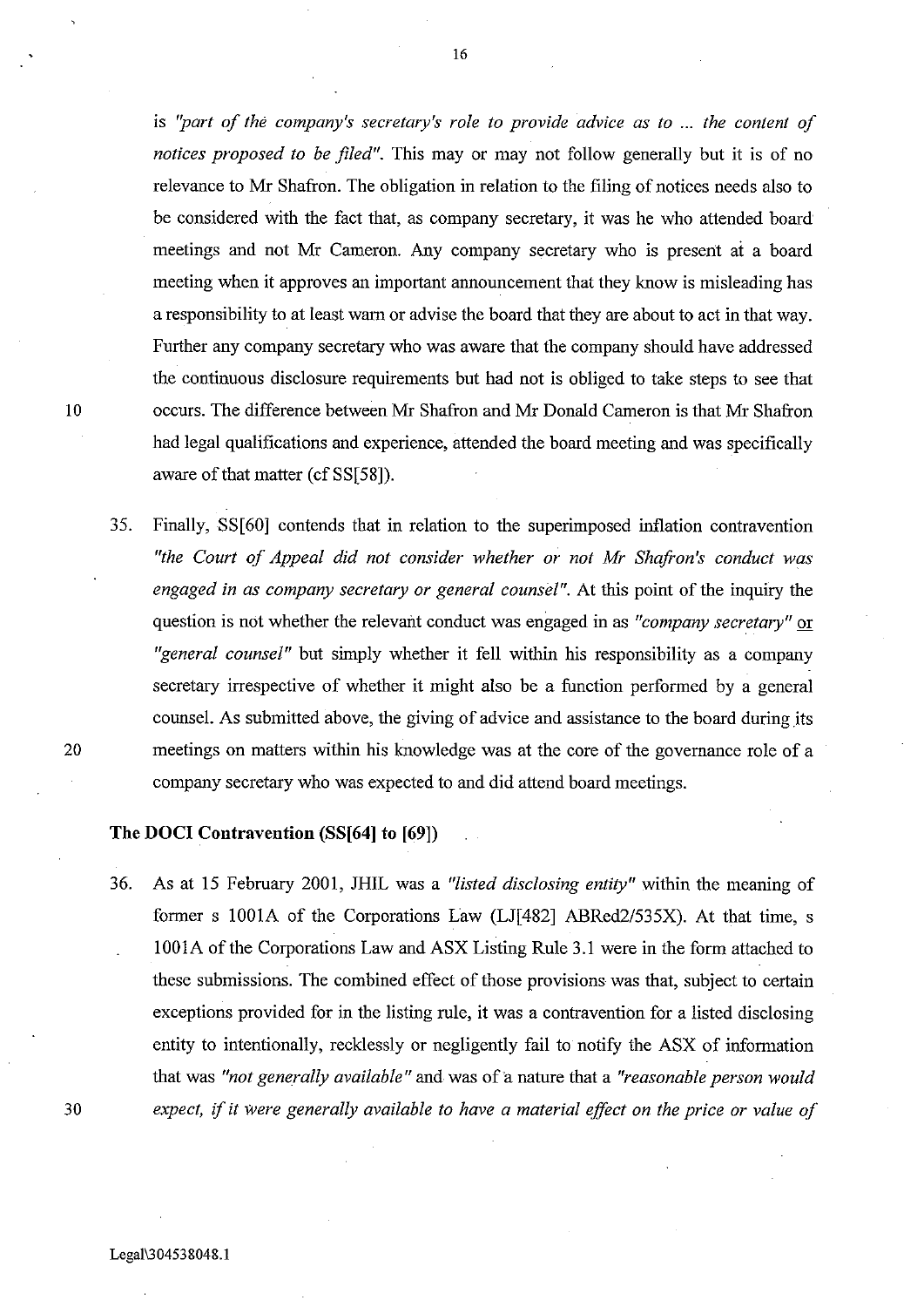*[shares] of the entity".29* It follows that an assessment as to whether a continuous disclosure information obligation has been triggered required, inter alia, an understanding of market perceptions of the company in question and its likely reaction to disclosure of the specified information.

- 37. The trial judge found that information concerning the DOCI **(DOCI Information)30**  was not generally available (LJ[485] *ABRed2/537E),* was information the disclosure of which would have had a material positive effect on JHIL's share price (LJ[507] ABRed2/543M), was information in respect of which a reasonable person would have expected such disclosure to have had that effect (LJ[507] *ABRed2/5430)* and that JHIL 10 was obliged to disclose it under ASX Listing Rule 3.1 (LJ[508]-[509] *ABRed2/543T-Y*  and [516] *ABRed2/545E).* The trial judge further found that JHIL's failure to disclose was negligent (LJ[537] ABRed2/550C), that Mr Shafron was aware of the continuous disclosure regime and that if JHIL failed to comply with the listing rule it would be detrimental to JHIL (LJ[556]-[558] ABRed2/555P-556I). None of these findings were challenged in the Court of Appeal (CA[974]-[975] ABWhi/190.22-42).
- 38. The contravention found by the trial judge (and confirmed by the Court of Appeal) involved a failure on the part of Mr Shafron to take any of the steps identified at CA[979] *ABWhi/l92.29.* Mr Shafron did not contend that he took any of those steps, ie that he gave any advice to Mr Macdonald or the board or that he obtained any advice 20 from Allens that disclosure of the DOCr Information was not required (CA[997] ABWhi/195.5). Instead, he argued, inter alia, that he discharged his duty because the material revealed that he had either. specifically retained Aliens to advise on the. question of whether the continuous disclosure regime required disclosure of the DOCI . or, as he put it, *"Allens had a general retainer to advise JHIL in respect of all aspects of the corporate restructure, including in relation to continuous disclosure obligations"*  and that he was *"entitled to rely on the fact that they did not advise that the DOCI Information should be disclosed"* (Mr Shafron's Appeal Submissions at [117] ABOra1/387S; CA[997] ABWhi/195.5).

 $^{29}$  And an offence if done intentionally or recklessly: s 1001A(3).

<sup>&</sup>lt;sup>30</sup> As pleaded in [54(j)] of the Fourth Further Amended Statement of Claim: ABRed1/191E.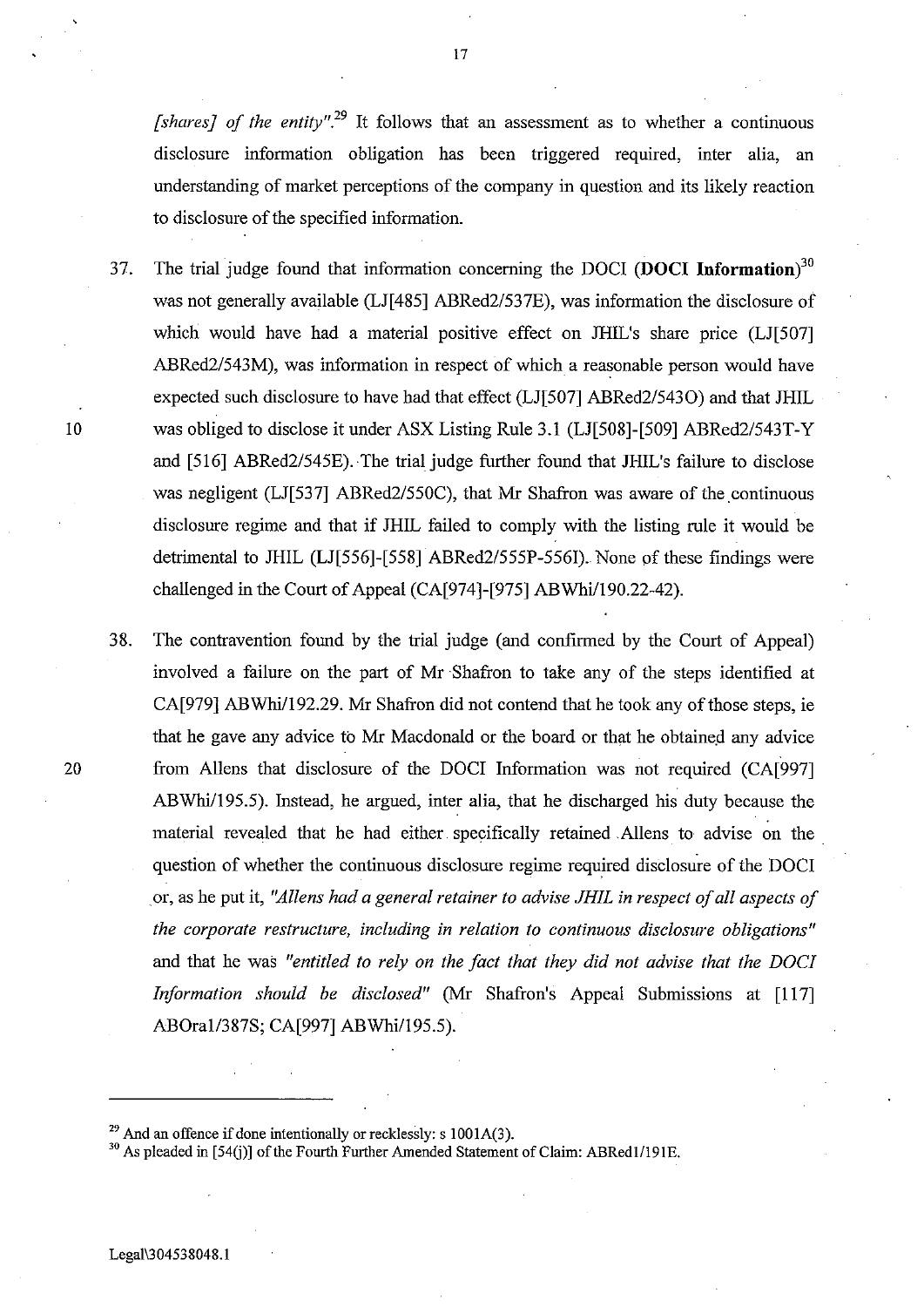- 39. The Court of Appeal rejected this aspect of Mr Shafron's argument for three reasons. First, it confinued the trial judge's findings rejecting Mr Shafron's contention that AlIens had been specifically retained to advise on the question of continuous disclosure of the DOCI (CA[999]-[1018] ABWhi/195.17-198.24). It also rejected his contention that Allens had a *"general retainer"* to advise, relevantly, on continuous disclosure matters in relation to the transaction (CA[1030] ABWhi/200.l5). Thus the Court of Appeal rejected the factual basis for his contention that he had discharged his duty (CA[1030] *ABWhi/200.22).*
- 40. Second, the Court of Appeal rejected Mr Shafron's contention that he somehow relied lOon any silence of Allens noting, inter alia, that *"Mr Shafron did not give evidence. There*  is *no basis upon which we can properly infer that he relied on the silence of Allens"*  (CA[1033] ABWhi/200.39).
- 41. Third, the Court of Appeal found that Mr Shafron would not, in any event, have discharged his duty even if it had been established that Allens was required or could reasonably be expected to advise on disclosure of the DOCI Information (CA[1034]- [1036] ABWhi/200.46-201.17) in that he was, at a minimum, obliged to raise in his own right the issue of disclosure for consideration (CA[1035] ABWhi/201.1). The Court of Appeal found that he was not a *"mere conduit for the advice of external solicitors"* (CA[1032] *ABWhi/200.38)* and referred to a memo that he wrote to Mr Macdonald 20 (CA[1026] ABWhi/199.35; *ABBlu3/1120)* dated 16 October 2000 concerning whether the continuous disclosure regime required that the Trowbridge estimates be disclosed to the market. In the memorandum, Mr Shafron conveyed the opinions of both Allens and himself on the topic and asked whether a *"more detailed advice* "from either himself or Allens was required (ABBlu3/1121M).
- 42. Part of the DOCI Information, that was not disclosed was the put option. The significance of the non disclosure of the put option was made clear in the Court of Appeal's penalty judgment at CAPJ[103] *ABWhi/268.25* in that it was a means by which the James Hardie group could separate its operating assets from the last remaining company within the group that had any exposure to asbestos claims, namely 30 JHIL. The Court of Appeal found that the explanation for the contravention in relation to the DOCI was that Mr Shafron *"turned his mind"* to JHIL's continuous disclosure' obligations *"but did not raise* it *with Mr Macdonald or the board for consideration*

18

Legai\304538048,]

"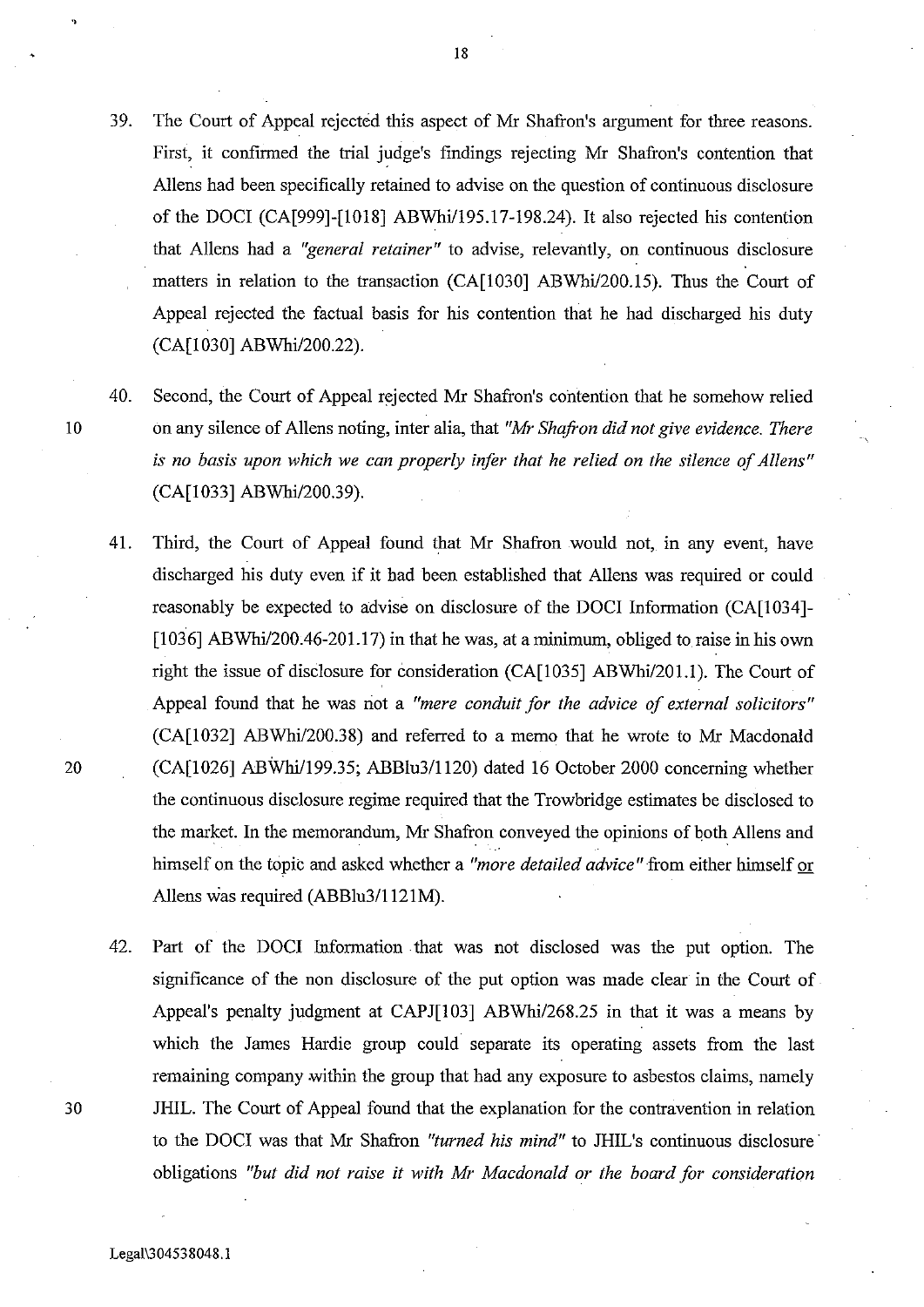*because he did not wish the put option to become known in the market place"*  (CAPJ[86] ABWhi/261.21).

### *Mr Shafron's submissions*

,

- 43. In his submissions, Mr Shafron restates his contention that the absence of advice from AlIens that disclosure of the DOCI Information to the ASX was required obviated any need for him to take any of the three steps noted at [38] above (SS[65]-[67]). ASIC submits that this argument is inconsistent with the factual findings of the Court of Appeal and otherwise does not address the independent nature of the duty he owed to JHIL.
- 10 44. Mr Shafron asserts that "[t]he question of disclosure of the DOCI, whether it be *continuous disclosure to the ASX or other forms of disclosure required under the Corporations Law, was expressly raised with Allens on several different occasions"*  (emphasis added) (SS[66(a)]). He refers to the communications evidenced by an email of 1 February 2001, an email of 4 or 5 February 2001 arid some internal notes of a conference call with AlIens dated 5 February 2001. To the extent that this submission seeks to suggest that the communications evidenced by those documents were or might have been a request to AlIens to advise on the question of whether disclosure of the DOCI to the ASX was required, then it is directly inconsistent with both the findings of the trial judge (LJ[519]-[535] *ABRed2/545N-549;* LJ[561]-[563] ABRed2/557I-V) and 20 the Court of Appeal (CA[976]-[977] ABWhi/190.43-192.25; CA[999]-[1034] *ABWhi/195.l7-200.51)* and no ground of his Notice of Appeal seeks to overturn those findings.
- 45. Mr Shafron also seeks to rely on these documents as evidence that Aliens were asked to address some form of *"disclosure* ", albeit disclosure to the incoming directors or the substantial shareholder provisions, and submits that a reasonable person would consider that it was incumbent upon Aliens to advise in relation to all forms of disclosure (SS[66(a)]). The latter does not follow from the former. Neither a consideration of whether the DOCI was required to be disclosed to the incoming directors or was required to be disclosed under the substantial shareholder provisions required any 30 assessment of the impact of disclosure upon the market price for JHIL's shares. In the absence of AlIens either being provided with or having requested material addressing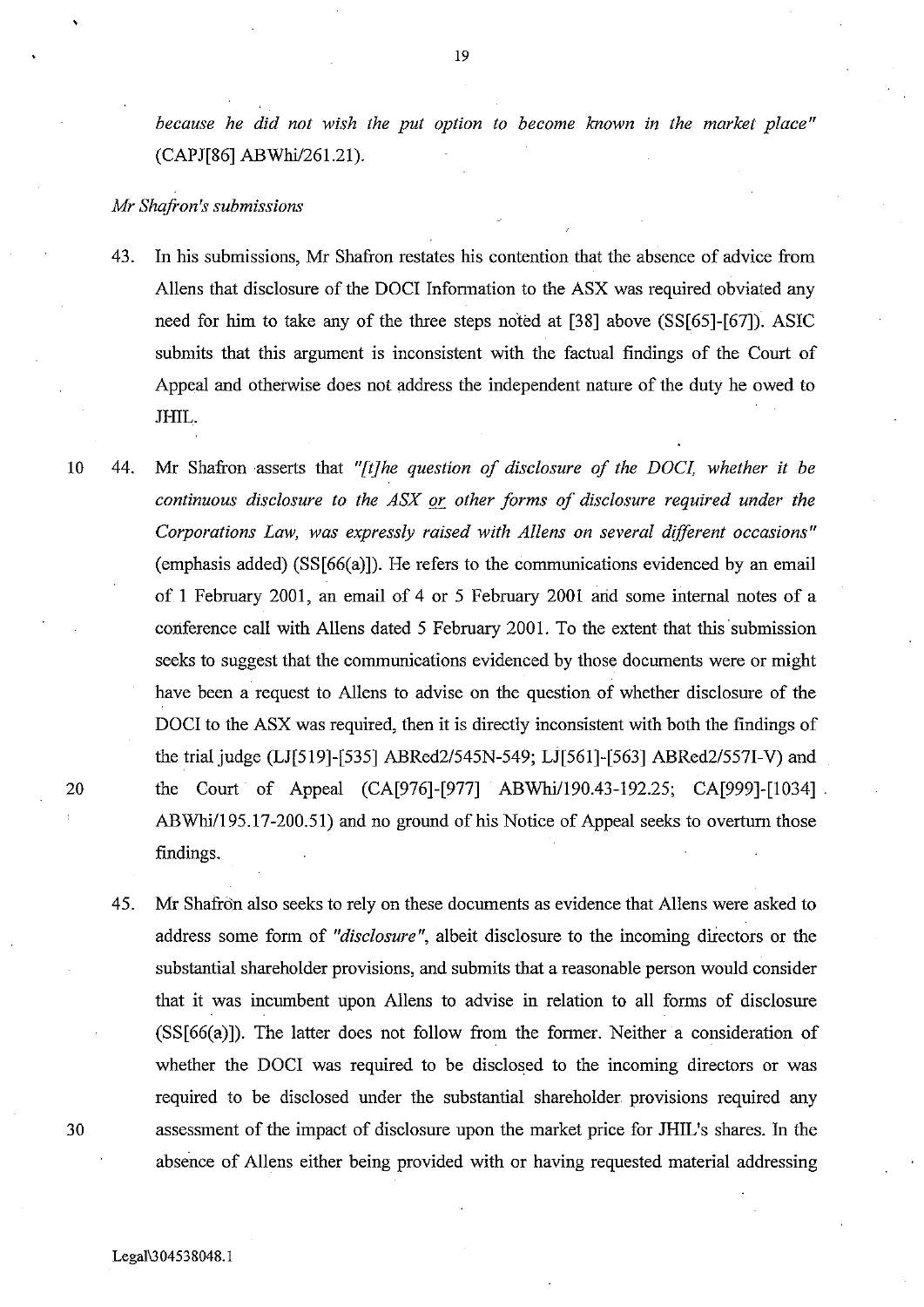that issue, a *"reasonable person"* in Mr Shafron's position could not have assumed that Allens' silence on disclosure to the ASX had any significance whatsoever. Further, the tenns of Mr Shafron's memorandum of 16 October 2000 suggest that when advice on the topic of disclosure to the ASX was expected to be provided by Allens it followed from them being specifically requested to do so.

- 46. Next, Mr Shafron relies upon what he describes as *"the general nature of Allens' retainer"* (SS[66(b)]) and submits *"that a reasonable person would expect the firm to advise on all relevant aspects of the proposed transactions, including disclosure"*  (presumably to the ASX). At  $SS[66(b)(i)-(vi)]$ , he points to certain documents said to 10 support the existence of the *"general nature of Allens' retainer"* that he asserts. This contention is inconsistent with the finding at CA[1030] ABWhi/200.15 that there "is no *evidence of a "general retainer" to advise, relevantly, on continuous disclosure obligations"* and no ground of his Notice of Appeal seeks to overturn that finding. Further the documents relied on by Mr Shafron at SS[66(b)(i) and (ii)] were addressed by the Court of Appeal at CA[1022]-[1025] *ABWhi/198.47-199.34* and the Allens bills relied on at  $SS[66(b)(v)]$  were addressed by the Court of Appeal at CA $[1029]$ ABWhi/200.12. In each case the Court of Appeal made findings inconsistent with Mr Shafron's submissions.
- 47. Otherwise, Mr Shafron's submissions do not address the Court of Appeal's finding at 20 CA[1034] ABWhi/200.46 that, even if Allens could have been expected to have advised him as to whether disclosure of the DOCI Information was required, their failure to do so did not obviate his duty to JHIL to take one of the steps identified at [38] above. As foimd by the Court of Appeal he was not a *"mere conduit for the advice of external solicitors"* (CA[1032] *ABWhi/200.37).* Mr Shafron was a highly qualified and experienced legal practitioner (LJ[378] ABRed2/511S; CA[922] ABWhi/179.43). The trial judge emphasised his duty to protect JHIL against legal risks (LJ[398] ABRed2/517C; LJ[402]-[403] *ABRed2/517P-518E).* In his memorandum of 16 October 2000, Mr Shafron advised Mr Macdonald, who in turn advised the board, of both his and Allens' view on the topic of continuous disclosure. An assessment of whether 30 JHIL's continuous disclosure obligations were triggered involved a mixture of legal and market considerations. Mr Shafron was in an equal if not superior position to Allens to assess them. Not only did he have extensive legal qualifications but, by virtue of his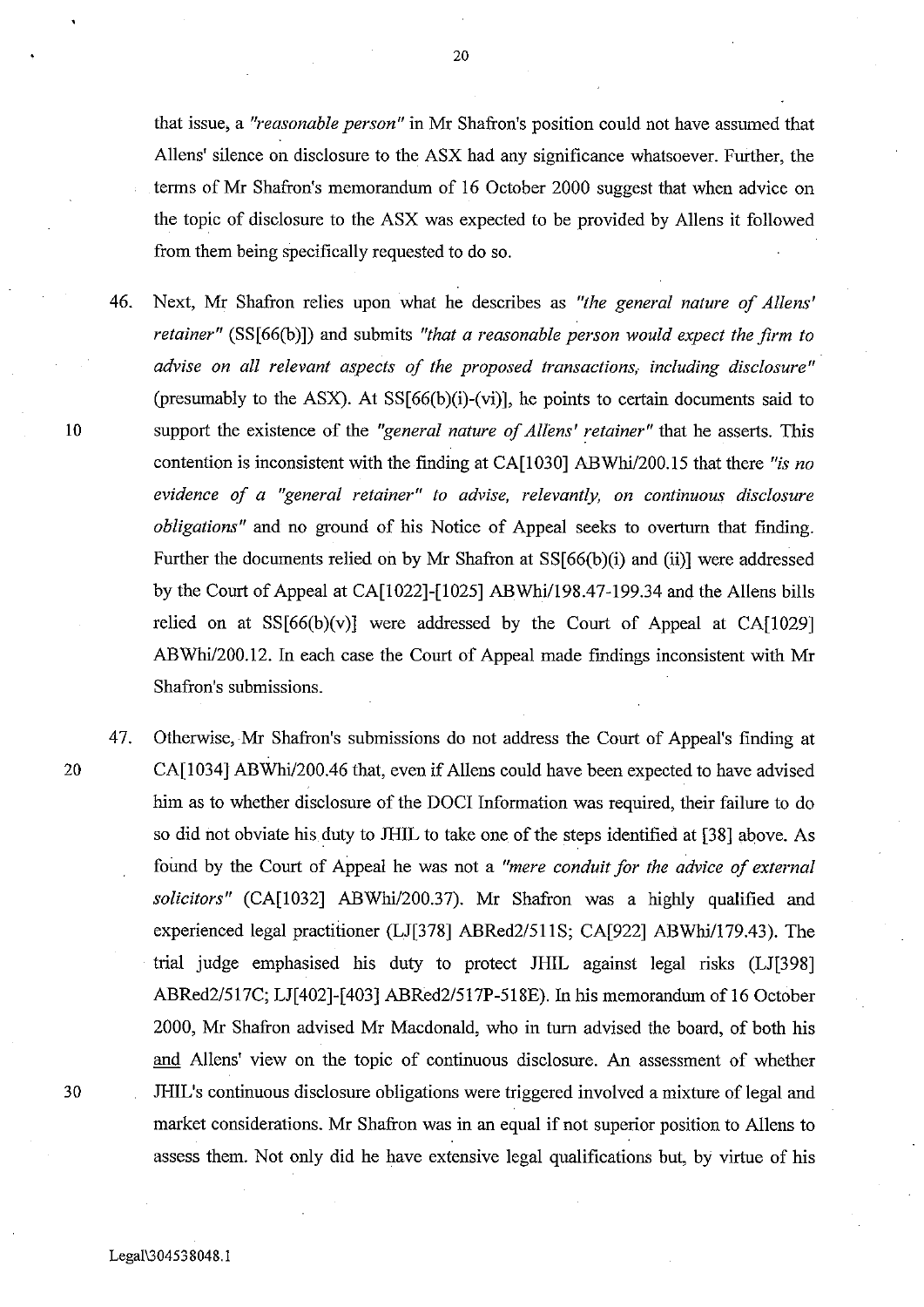position within JHIL, he was more likely to have a greater knowledge of factual matters concerning market perceptions of JHIL and its securities compared with Allens.

### **The Superimposed Iuflation Contravention (SS[70] to [72])**

- 48. For a number of years prior to 2001, the board of JHIL had received regular reports on asbestos litigation and costs. JHIL commissioned reports from Trowbridge estimating future asbestos liabilities for the two subsidiaries (CA[124] ABWhi/29.24) for both existing claims and claims to be made in the future (based on past exposure). Up until 2001, Trowbridge's estimates of the cost of the latter were considered to be subject to such uncertainty that they were not brought to account as a liability but instead only 10 identified as a contingent liability in the notes to JHIL's annual accounts (CA[126] *ABWhi/29.38).*
- 49. Reports were prepared by Trowbridge in 1996 and 1998 (CA[12S] *ABWhi/29.32* and CA[127]-[128] ABWhi/29.42-30.11). During 2000, Trowbridge commenced preparing its next report (CA[129] ABWhi/30.12; CA[1064] ABWhi/206.24). A final report was never prepared but the latest version was a draft prepared in June 2000 (CA[129] *ABWhi/30.12).* In that report Trowbridge provided a *"most likely"* estimate of the ultimate cost of asbestos claims *(ABBlu2/928L)* and *"assumed no superimposed inflation" (ABBlu2/931* W-932E). The report also included a sensitivity analysis which demonstrated that if superimposed inflation of 4% (ie an overall inflation rate of the 20 cost of claims of 8%) was present then the *"most likely"* estimate increased by \$130 million or 44% *(ABBlu2/962-964).* Mr Shafron made attempts to have this report changed and specifically requested that the superimposed inflation rate in the sensitivity analysis be reduced from 4% to 3% (CA[1064] ABWhi/206.24).
	- SO. In November 2000, two actuaries from Trowbridge, Messrs Watson and Hurst, made a presentation at a seminar suggesting that the previous industry models of exposure to asbestos' claims were deficient and the current industry approach may lead to under reserving (CA[131] *ABWhi/31.3;* ABBlu3/1lS2).
- S1. On 17 January 2001, the board of JHIL rejected the *"net assets proposal"* for separation and consideration was then given to a separation proposal involving funding up the 30 actuarial estimate (CA[91] ABWhi/23.47). On 19 January 2001, Trowbridge was asked to update the June 2000 draft report to take account of the study by Messrs Watson and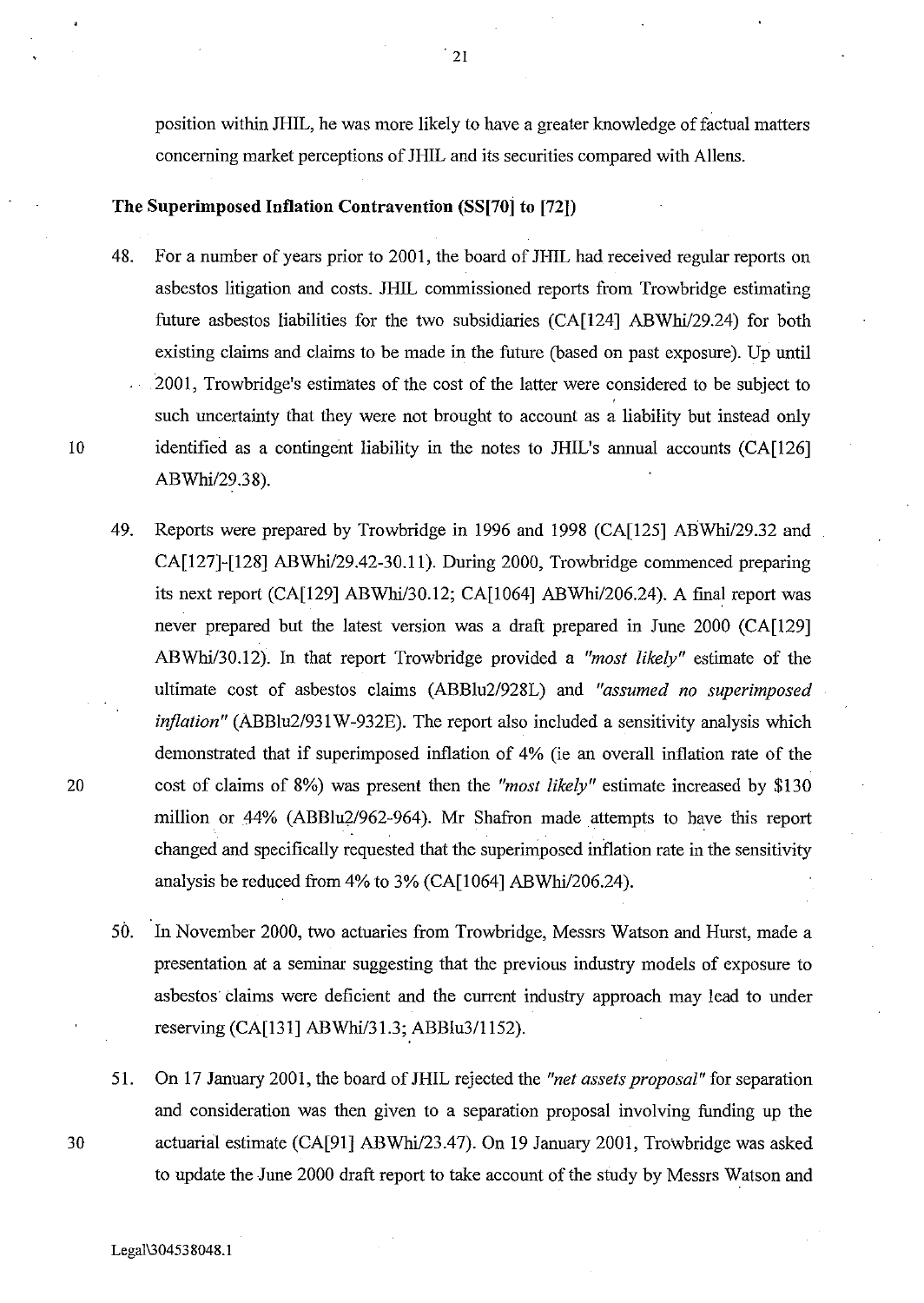Hurst. Mr Shafron attended that meeting (CA[133] ABWhi/31.15). Shortly after that meeting, Mr Shafron sent a draft of a letter intended to be sent by Aliens to Trowbridge confirming their retainer (ABBlu3/1420-1421). It was amended and sent to Trowbridge (ABBlu3/1422; CA[134] ABWhi/31.lS). The draft prepared by Mr Shafron refers to the work in 2000 not having resulted in a final report *"for a number of reasons, including unresolved issues relating to the sensitivity analysis".* By reference to the study undertaken by Messrs Watson and Hurst, Mr Shafron requested Trowbridge prepare a further report which, in Mr Shafron's draft was stated as being to *"assist this firm in providing strategic advice to James Hardie in its asbestos litigation* ". This was not 10 reflected in Allens' final letter (ABBlu3/1422) but for present purposes it is sufficient to note that neither version of the letter indicated that the purpose of their· report was for use in establishing a fixed amount to meet all future claims (ie a *"closed"* fund). Consistent with this, Mr Minty, the author of the Trowbridge report, gave evidence that if he had been asked to provide an estimate for a *"closed fund"* such as the Foundation, he would have adopted a different approach to the preparation of his report and taken into account superimposed inflation.<sup>31</sup>

S2. Trowbridge provided the material in two forms. The first was a series of spreadsheets modelling the exposure to asbestos claims for SO years in the future **{Trowbridge 50**  Year Estimate).<sup>32</sup> The second was in the form of a report which provided the same 20 figures but only modelled for 20 years **(February 2001 Trowbridge Report)** (CA[137] *ABWhil32.2;* ABBIuS/1936-19S1). Both forms provided figures on a *"current"* basis (without adjustment for the work of Watson and Hurst), a *"best estimate"* (using the *"Berry medium"* pattern of exposure from Watson and Hurst) and a high basis (using one aspect of the *"Berry high"* pattern proposed by Watson and Hurst and another aspect of the Berry medium). The February 2001 Trowbridge Report made it clear that they were not undertaking a fresh analysis but were simply revisiting their June 2000 draft based on the Watson and Hurst analysis of claim numbers (and not claim costs) (ABBluS/1937L). Further, Mr Shafron was aware that in preparing their report, Trowbridge had not been provided with the most recent claims data from JHIL, that 30 being the topic of the telephone conversation he had with Messrs Macdonald, Robb and

<sup>&</sup>lt;sup>31</sup> T<sub>121</sub>/11-24; T<sub>140</sub>/3-11.

<sup>&</sup>lt;sup>32</sup> CA[136] ABWhi/31.42; ABBlu5/1875; (TROW.001.007.0265-0298); (AFFI.001.013.0001 M) at [37]-[41].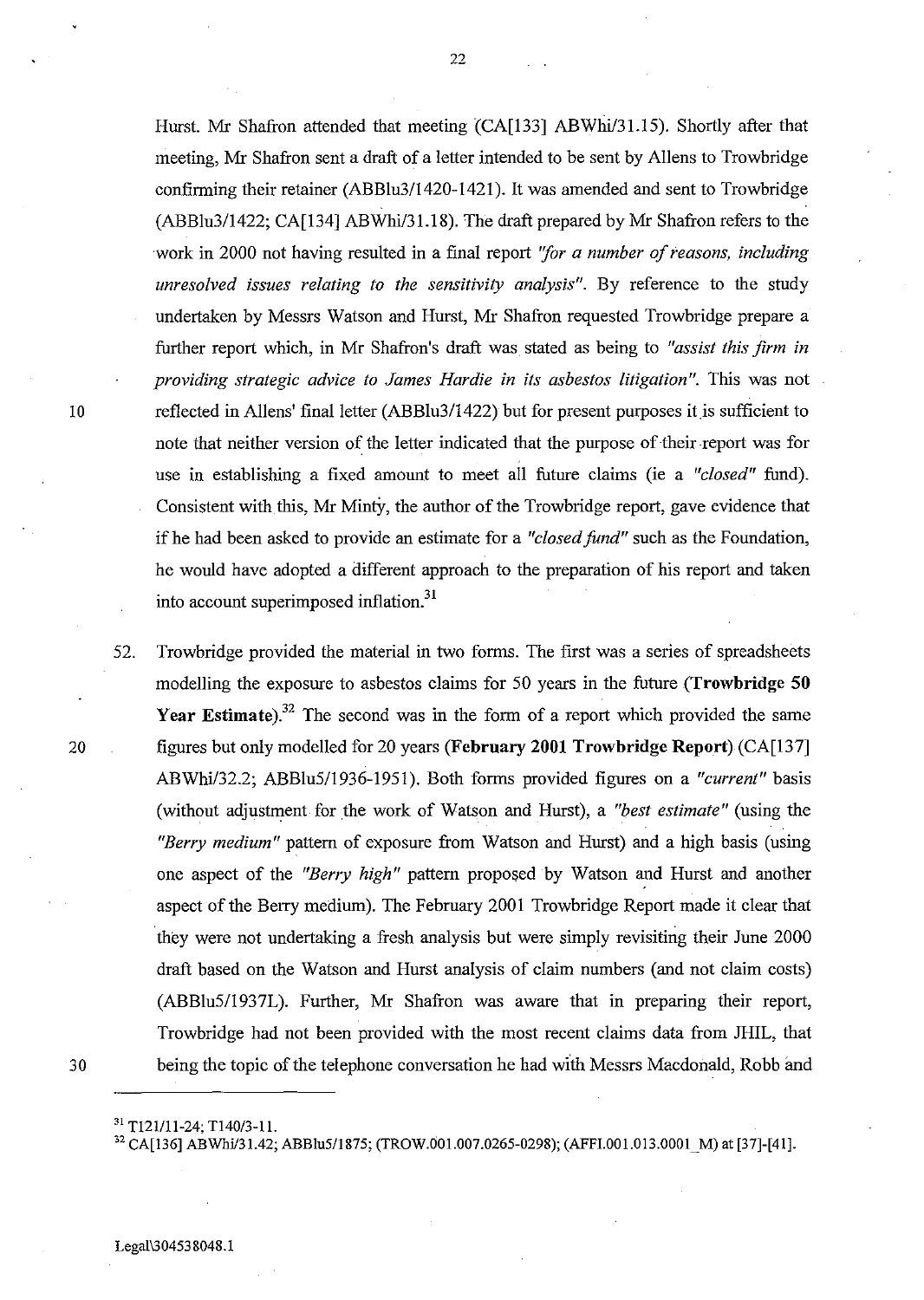Peter Cameron from Allens on the morning of 15 February 2001 (LJ[328] ABRed2/497U; CA[340] ABWhi/70.36).

53. At the board meeting on 15 February 2001 Mr Shafron addressed the board concerning the Trowbridge material (CA[1073] ABWhil207.47). The board also received a copy of a cashflow model which incorporated the figures from the Trowbridge 50 Year Estimate (CA[141] ABWhi/32.40). The model suggested that the funds being provided to the Foundation would be sufficient to meet the 50 year projected cash flows for the best estimate figure from the Trowbridge 50 Year Estimate (CA[140] ABWhi/32.26).

54. , The Court of Appeal found, inter alia, that Mr Shafron:

- 10 (a) was acquainted with the concept of superimposed inflation and aware of its importance in estimating asbestos liabilities (CA[1068] ABWhi/206.49);
	- (b) was aware from the June 2000 draft report of the potential impact of superimposed inflation (CA[1068]-[1069] ABWhi/206.49-207.14);

(c) knew that the February 2001 Trowbridge Report did not allow for superimposed inflation as it was merely an update on the June 2000 report having regard to the revised claim numbers (not costs) that emerged from the Watson and Hurst study (CA[1068] ABWhi/206.49); and

- "(d) knew that, contrary to the assumption adopted by Trowbridge, JHIL's experience was that the cost of claims was increasing at a much higher rate than the general 20 inflation rate (CA[1073] ABWhi/207.47).
	- 55. None of these findings are challenged in Mr Shafron's Notice of Appeal.

*The Court of Appeal's approach and Mr Shafran's submissions* 

56. Mr Shafron submits (SS71[(d)]) that "ASIC's criticism of Mr Shafron cannot be that he *failed to point out that a matter had not been included in the Trowbridge material that he knew should have been included"* and proceeds to recast ASIC's case. This approach misstates ASIC's case and the Court of Appeal's findings. The Court of Appeal found that Mr Shafron knew that JHIL was experiencing an increase in the cost of claims higher than the general inflation rate (CA[1073] ABWhi/207.47) whereas Trowbridge

23

Legal\304538048.1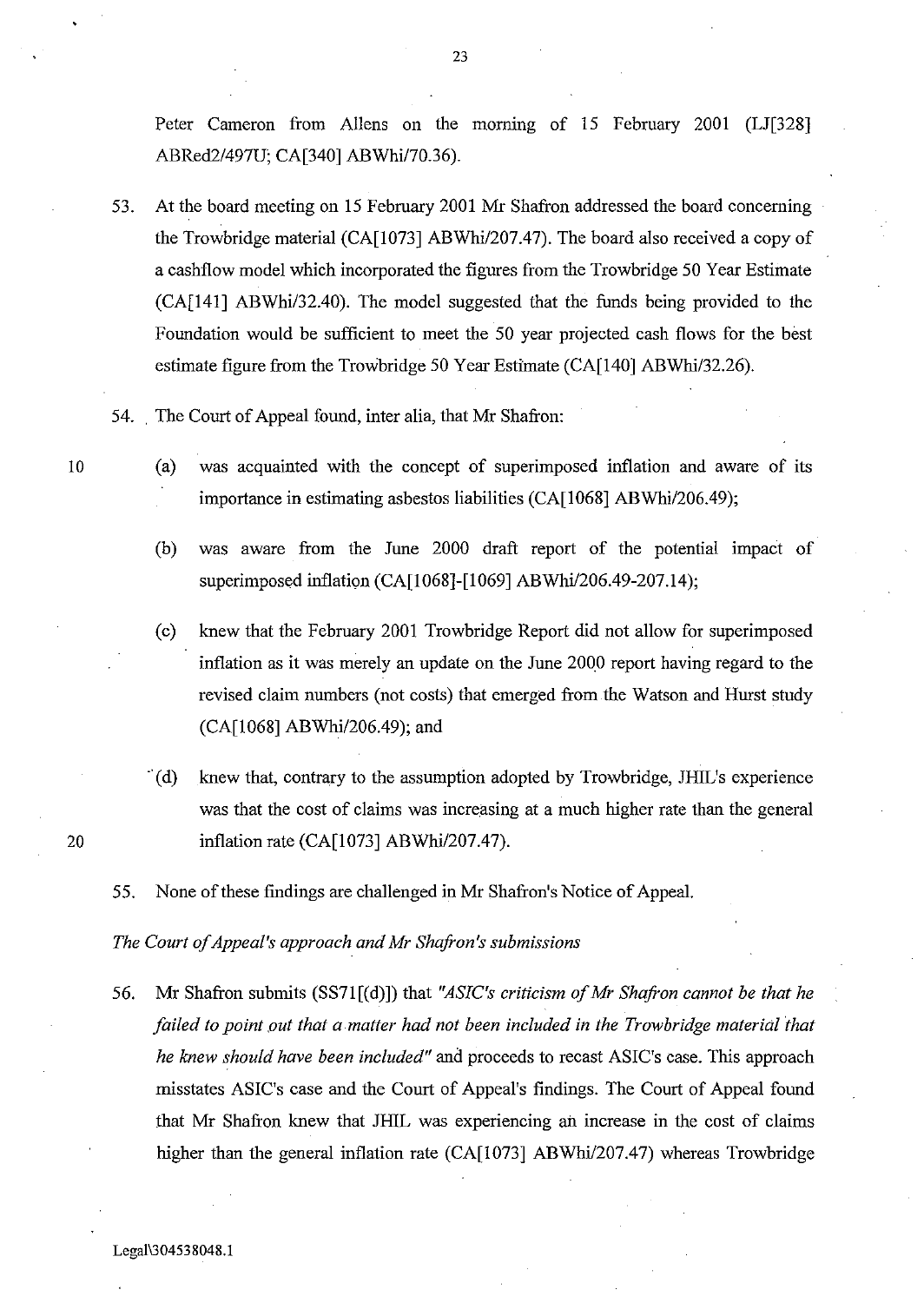had assumed to the contrary (CA[1068] ABWhi/206.47). Further, it found that this knowledge together with Mr Shafron's knowledge of the materiality of superimposed inflation to Trowbridge's estimates  $(CA[1068] ABWhi/206.47)$ , which were in turn the basis for the board's decision to establish a closed fund, required. Mr Shafron to specifically draw to the board's attention that Trowbridge had not made any allowance for superimposed inflation and that prudence warranted that an allowance should be made (CA[1073] ABWhil207.47; CA[I071] ABWhi/207.25).

- 57. Mr· Shafron's submissions also contend that there was no evidence to suggest that Mr Shafron should have been in a superior position to identify a *"flaw in the methodology* 10 of Trowbridge" (SS[70](d)(i)) and that the Court of Appeal's findings amounted to a conclusion that Mr Shafron was obliged to *"second guess"* their methodology  $(SS[70(d)(iii)])$ . This misstates the Court of Appeal's reasoning. It specifically addressed a similar argument made to it at CA[I072]-[I073] ABWhil207.37-208.10. The Court of Appeal simply found that Mr Shafron knew that JHIL's experience was that the cost of claims was increasing at a much higher rate than the general inflation rate, whereas Trowbridge had assumed it was not (CA[I073] ABWhi/207.47).
- 58. SS[71(d)(ii)] makes reference to the evidence of ASIC's expert, Dr Taylor, who accepted that the appropriate rate of superimposed inflation *"could conceivably have been zero".* This part of Dr Taylor's evidence was addressed by the Court of Appeal at 20 CA[1071] ABWhi/207.25. Further the reference to Mr Wilkinson's evidence needs to be placed in context. Consistent with the evidence of.Mr Minty, he stated that an actuary who was specifically asked to look at a *"closed fund"* (ie a fund such as a foundation, with a specific amount of assets and cash to meet asbestos liabilities) would adopt a more conservative set of assumptions including in relation to superimposed inflation.<sup>33</sup>

33 Tl784/5-22 ABBla31l082D-L.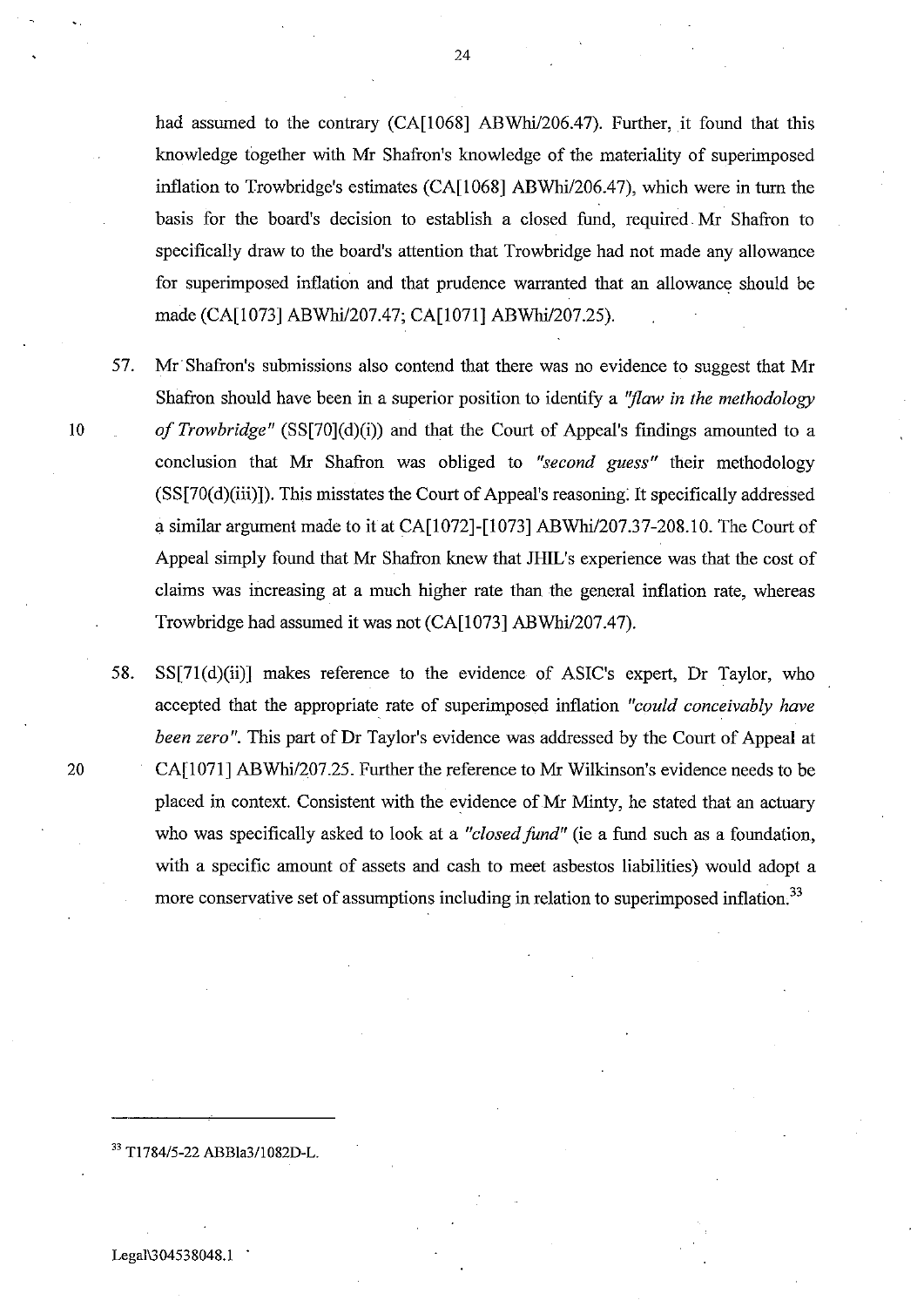## **PART VII: ARGUMENT ON NOTICE OF CONTENTION OR CROSS-APPEAL**

59. Not applicable.

Dated: 20 July 2011

Name: S J Gageler Telephone: (02) 6141 4145 Facsimile: (02) 6141 4099 Email: stephen.gageler@ag.gov.au

R/T Beech-Jones

 $(62)$  8226 2324  $(02)$  8226 2399 rbj@stjames.net.au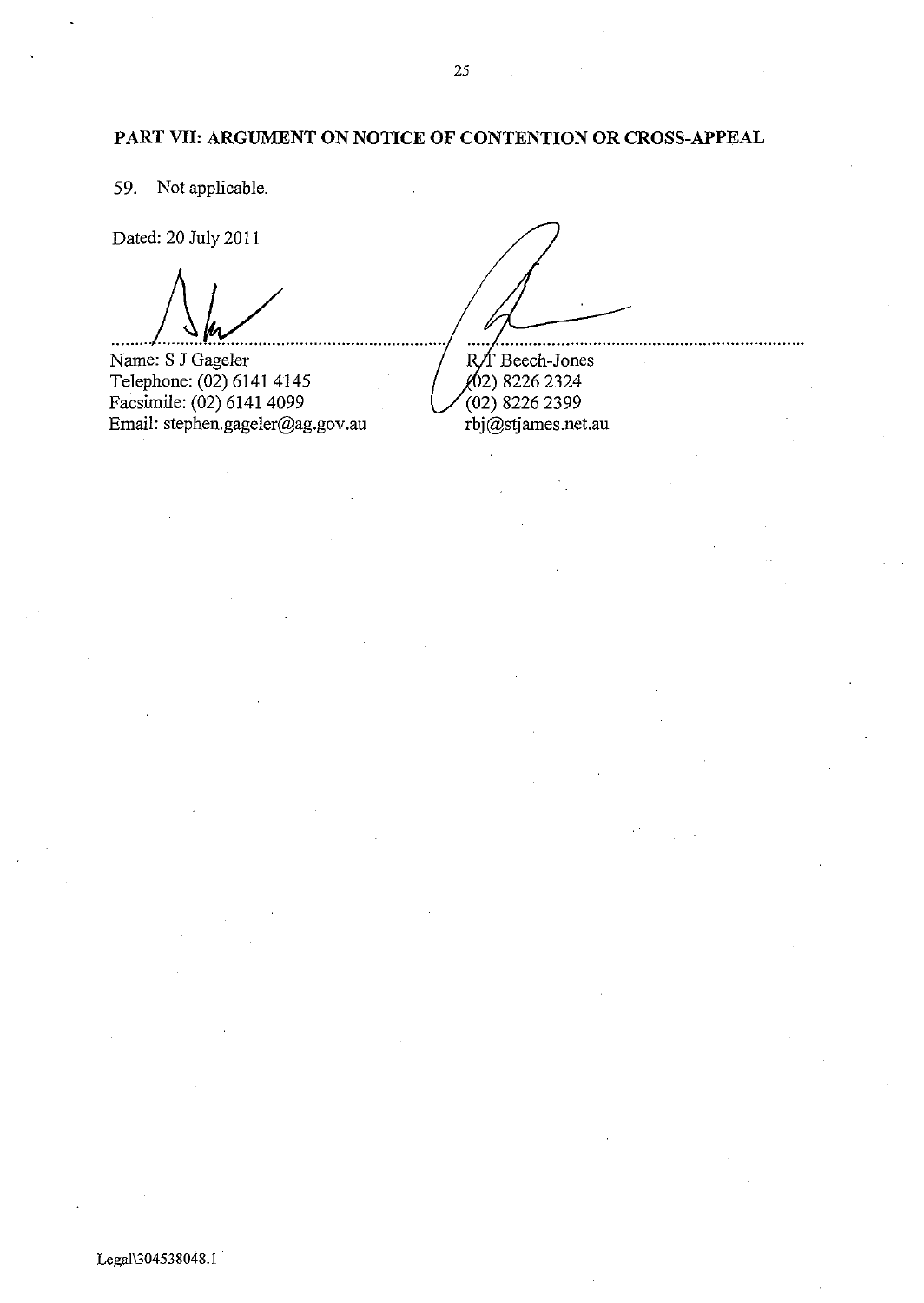

# **Corporations Law**

As set out **in** section 82 of the *Corporations Act 1989* 

This compilation was prepared on 24 November 2000 taking into account amendments up to Act No. 91 of 2000

| <b>Volume 1</b> includes: | Table of Contents<br>Sections 1-254L                                     |
|---------------------------|--------------------------------------------------------------------------|
| Volume 2 includes:        | Sections 254M-601OB                                                      |
| Volume 3 includes:        | Sections 602-1015                                                        |
| Volume 4 includes:        | Sections 1085-1465A<br>Schedule 2-Schedule 4                             |
| Volume 5 includes:        | Table of Acts<br>Actriotes<br>Table of Amendments<br>Endnotes<br>Table A |

. Prepared by the Office of Legislative Drafting, Attorney-General's Department, Canberra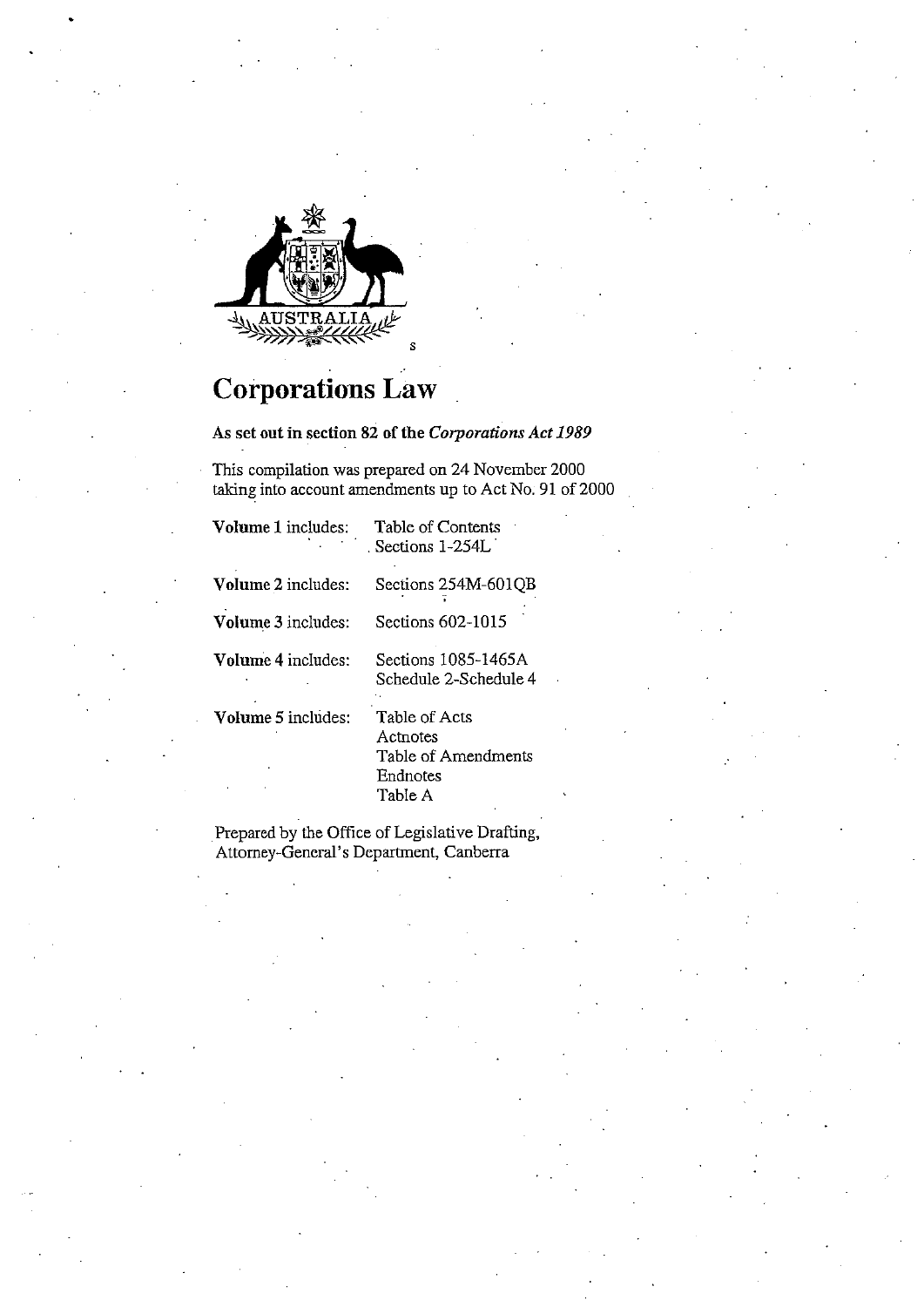Securities Chapter 7 . Interpretation Part 7.1

# **Chapter 7-Securities**

## **Part 7.1-Interpretation**

### 760 Effect of this Part

The provisions of this Part have effect for the purposes of this Chapter, except so far as the contrary intention appears in this Chapter.

### 761 Definitions

Unless the contrary intention appears:

*authority*, in relation to a government, includes an instrumentality or agency.

*business rules*, in relation to a body corporate, means:

- Ca) inthe case ofa body corporate that conducts, or proposes to conduct, a stock market—any rules, regulations or by-laws that are made by the body corporate, or that are contained in its constitution, and that govern:
	- (i) the activities or conduct of that stock market; or
	- $(ii)$  the activities or conduct of persons in relation to that stock market;

other than niles, regulations or by-laws that are listing rules of the body corporate; and

(b) otherwise--the provisions of the constitution of the body corporate and any other rules, regulations or by-laws made by the body corporate.

*comply with*, in relation to the business rules or listing rules of a securities exchange, includes give effect to those rules.

*eligible exchange* means:

( a) the Exchange; or

(b) a securities exchange that is neither the Exchange nor an Exchange subsidiary.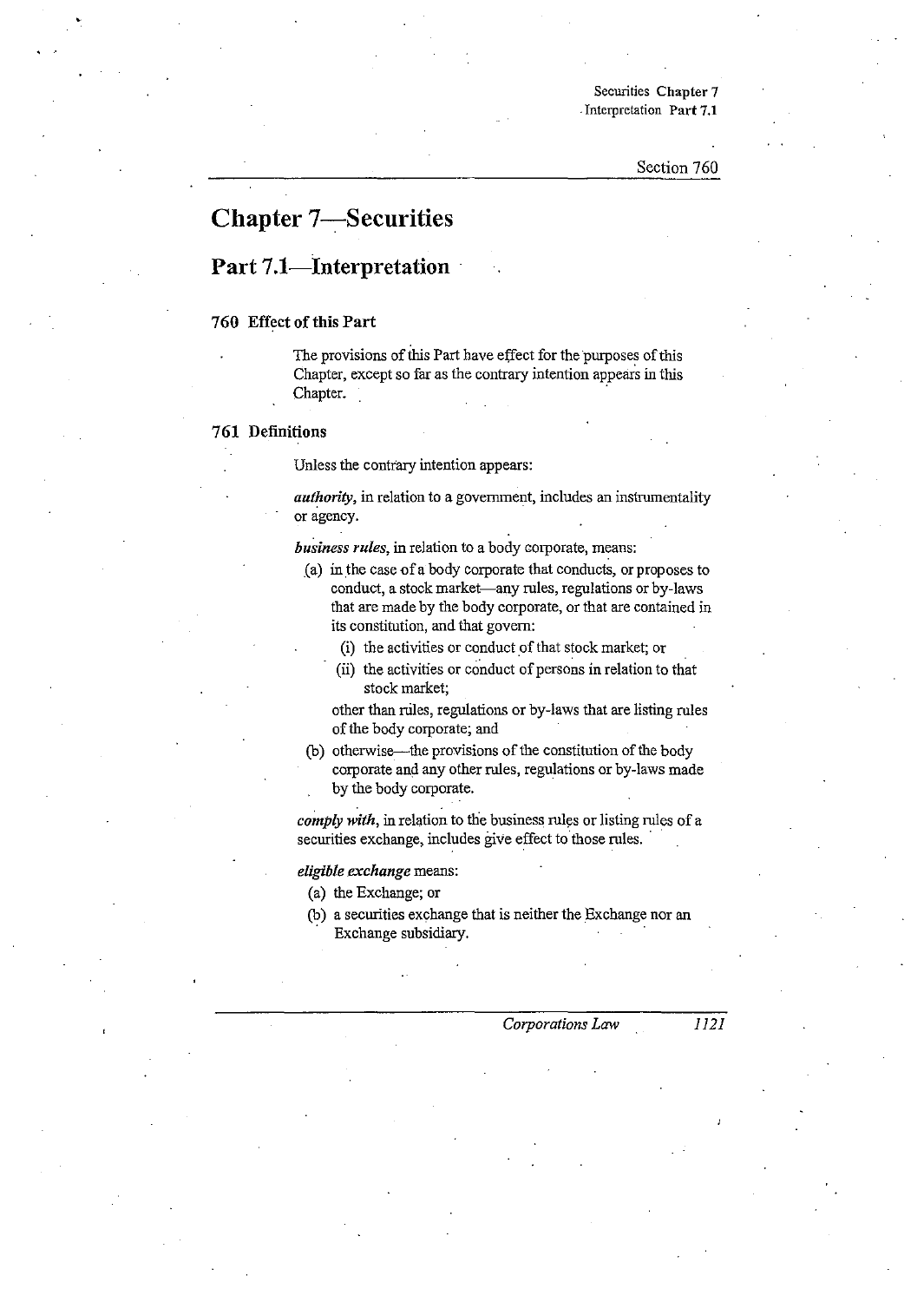**Chapter 7 Securities Part** 7.1 Interpretation

### Section 761

 $\ddot{\phantom{0}}$ 

*listing rules,* in relation to a body corporate that conducts, or proposes to conduct, a stock market, means rules, regulations or by-laws governing or relating to:

- (a) the admission to; or removal from, the official list of the body corporate of bodies corporate, governments, unincorporate bodies or other persons for the purpose of the quotation on the stock market of the body corporate of securities of bodies corporate, governments, unincorporate bodies or other persons and for other purposes; or
- (b) the activities or conduct of bodies corporate, governments, Unincorporate bodies and other persons who are admitted to that list;

whether those rules, regulations or by-laws: .

- (c) are made by the body corporate or are contained in the constitution of the body corporate; or
- (d) are made by another person and adopted by the body corporate.

*. marketable parcel,* in relation to securities that are listed for quotation on the stock market of a secirrities exchange; means a marketable parcel of those securities within the meaning of the relevant business rules or listing rules of that securities exchange.

*odd lot* has the meaning given by section 763.

*participating exchange* means an eligible exchange that is a member of SEGC.

*shares,* in relation to a body corporate, includes units in shares in the body.

*trading day,* in relation to a stock exchange, means:

- (a) in the case of the Exchange—a day on which a stock market . of an Exchange subsidiary; or
- (b) in any case---a day on which a stock market of the stock exchange;

is open for trading in securities.

*"trust account,* **in relation to a person, means, in the case of a**  person who holds, or has at any time held, a dealers licence, an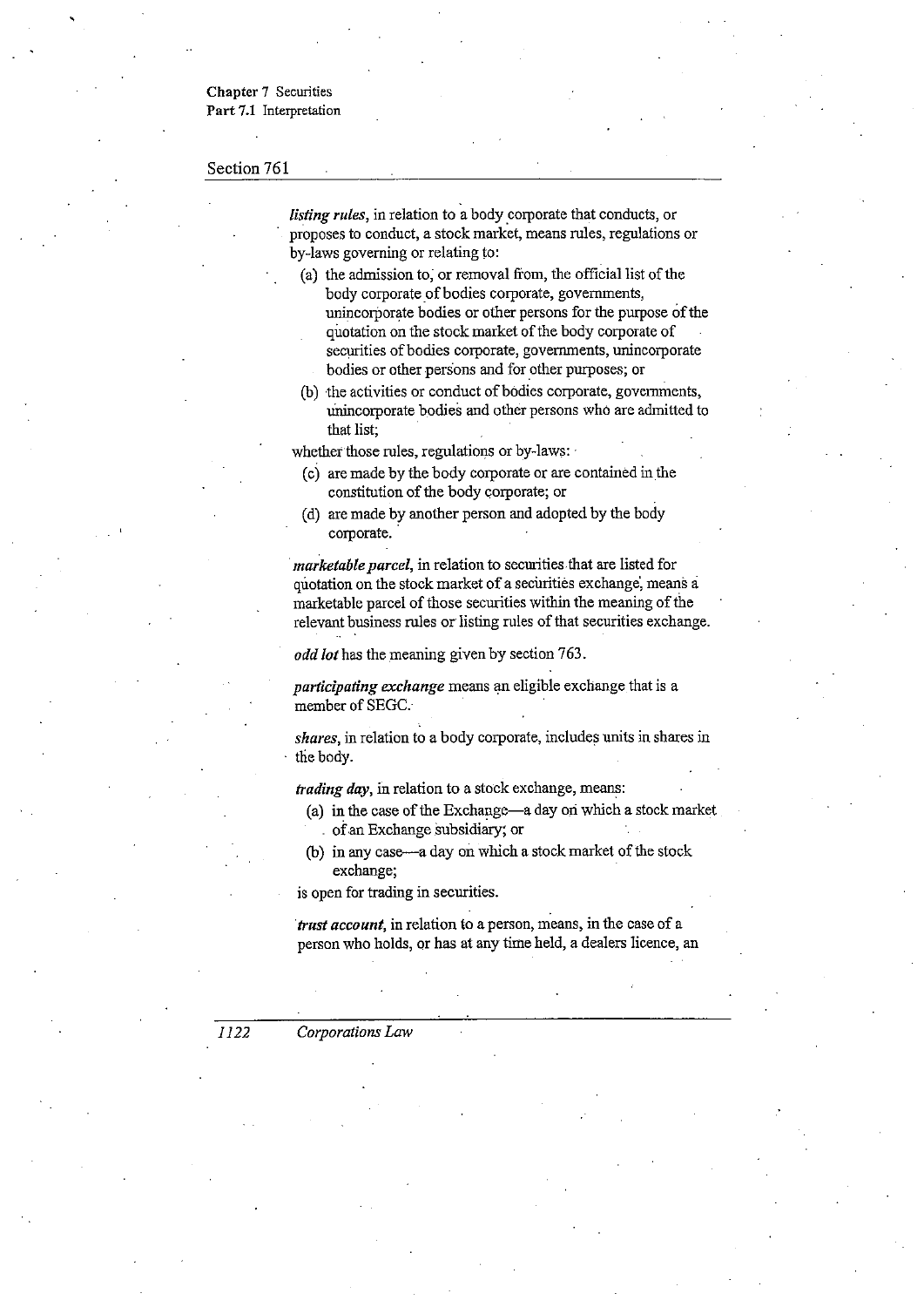**Chapter 7 Securities Part 7.11 Conduct in relation to securities Division 2 Prohibited conduct** 

### Section 1001

- (c) by the reckless making or publishing (dishonestly or otherwise) of a statement, promise or forecast that is misleading, false or deceptive; or
- $(d)$  by recording or storing in, or by means of, any mechanical, electronic or other device information that the person knows to be false in a material particular or materially misleading;
- induce or attempt to induce another person to deal in securities.
- (3) It isa defence to a prosecution for a contravention of subsection (1) constituted by recording or storing information as mentioned in paragraph  $(1)(d)$  if it is proved that, when the information was so recorded or stored, the defendant had no reasonable grounds for expecting that the information would be available to any other . person.

### **1001 Dissemination of information abont illegal transactions**

- (1) A person shall not circulate or disseminate any statement or information to the effect that the price of any securities of a body . corporate will or is likely to rise or fall or be maintained because of any transaction entered into or other act or thing done in relation to securities of that body corporate or of a body corporate that is related to that body corporate, in contravention of section 997, 998, 999 or 1000 if:
	- (a) the person, or an associate of the person, has entered into any such transaction or done any snch act or thing; or
	- (b) the person, or an associate of the person, has received, or expects to receive, directly or indirectly, any consideration or benefit in respect of the circulation or dissemination of the statement or information.

### 1001A Continuous disclosure-listed disclosing entities

- (1) This section applies to a listed disclosing entity if provisions of the listing rules of a securities exchange:
	- (a) apply to the entity; and
	- (b) require the entity to notify the securities exchange of information about specified events or matters as they arise for the purpose of the securities exchange making that information available to a stock market conducted by the securities exchange.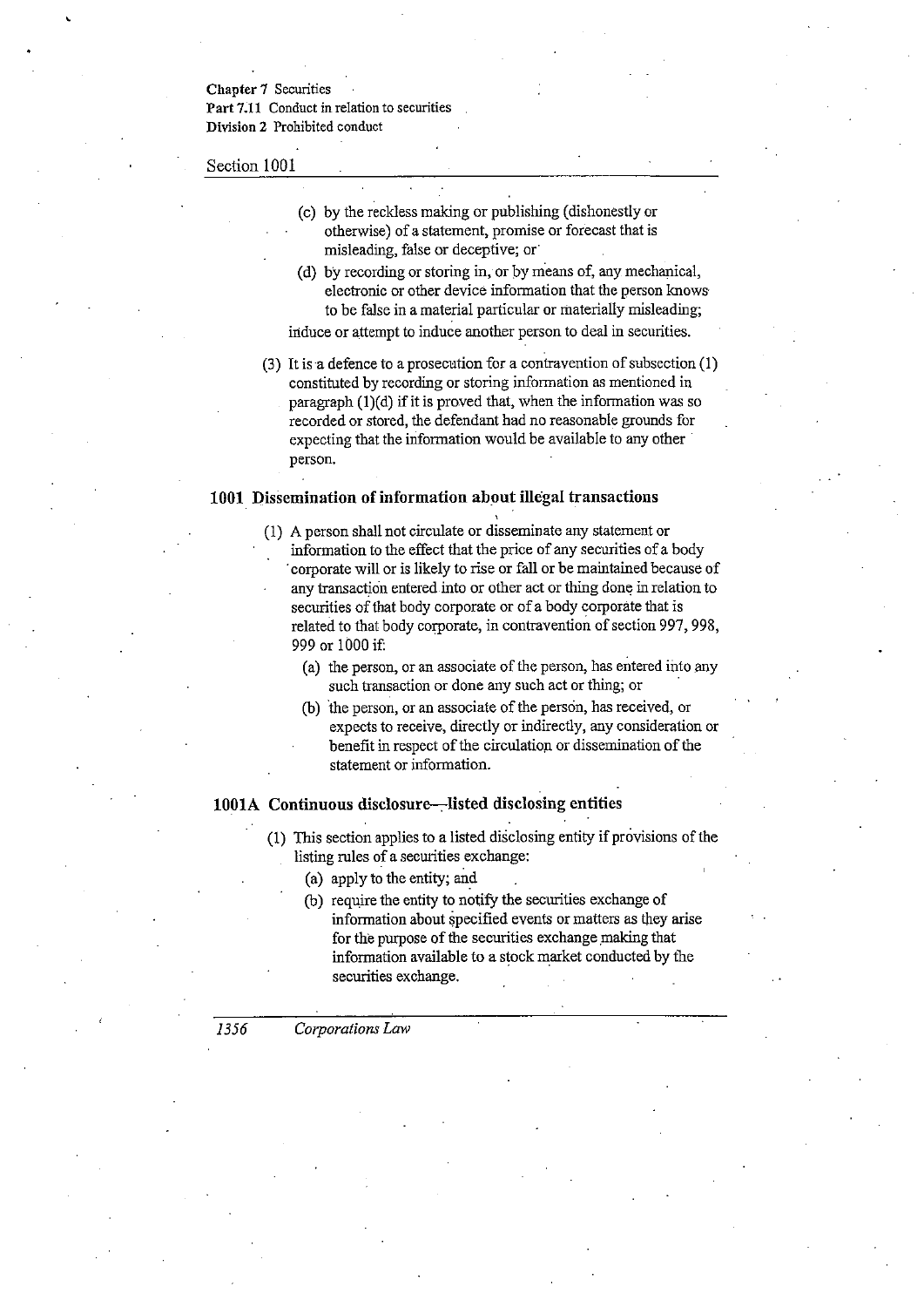### **Securities Chapter 7 Conduct in relation to securities Part 7.11 Prohibited conduct Division 2**

#### Section IOOIB

- (2) The disclosing entity must not contravene those' provisions by intentionally, recklessly or negligently failing to notify the securities exchange of information:
	- (a) that is not generally available; and
	- (b) that a reasonable person would expect, if it were generally available, to have a material effect on the price or value of ED securities of the entity. .
- . (3) A contravention of subsection (2) is only an offence if the failure concerned is intentional or reckless.
- $(4)$  For the purposes of the application of this section to a listed disclosing entity that is an undertaking to which interests in a. registered scheme relate, the obligation of the entity not to contravene provisions as mentioned in subsection (2) is an obligation of the reponsible entity.

### 1001B Continuous disclosure---unlisted disclosing entities

 $(1)$  If:

- (a) an unlisted disclosing entity becomes aware of information:
	- (i) that is not generally available; and
	- (ii) that a reasonable person wouid expect, if it were generally available, to have a material effect on the price or value of ED securities of the entity; and
- (b) the information is not required to be included in a supplementary disclosure document or a replacement disclosure document in relation to the entity;

the entity must, as soon as practicable, lodge a document containing the information.

- (2) An unlisted disclosing entity does not contravene subsection (1) except by an intentional, reckless or negligent act or omission .
- . (3) A contravention of subsection (I) is only an offence if the failure concerned is intentional or reckless.
- (4) For the purposes of the application of this section to an unlisted disclosing entity that is an' undertaking to which interests in a registered scheme relate: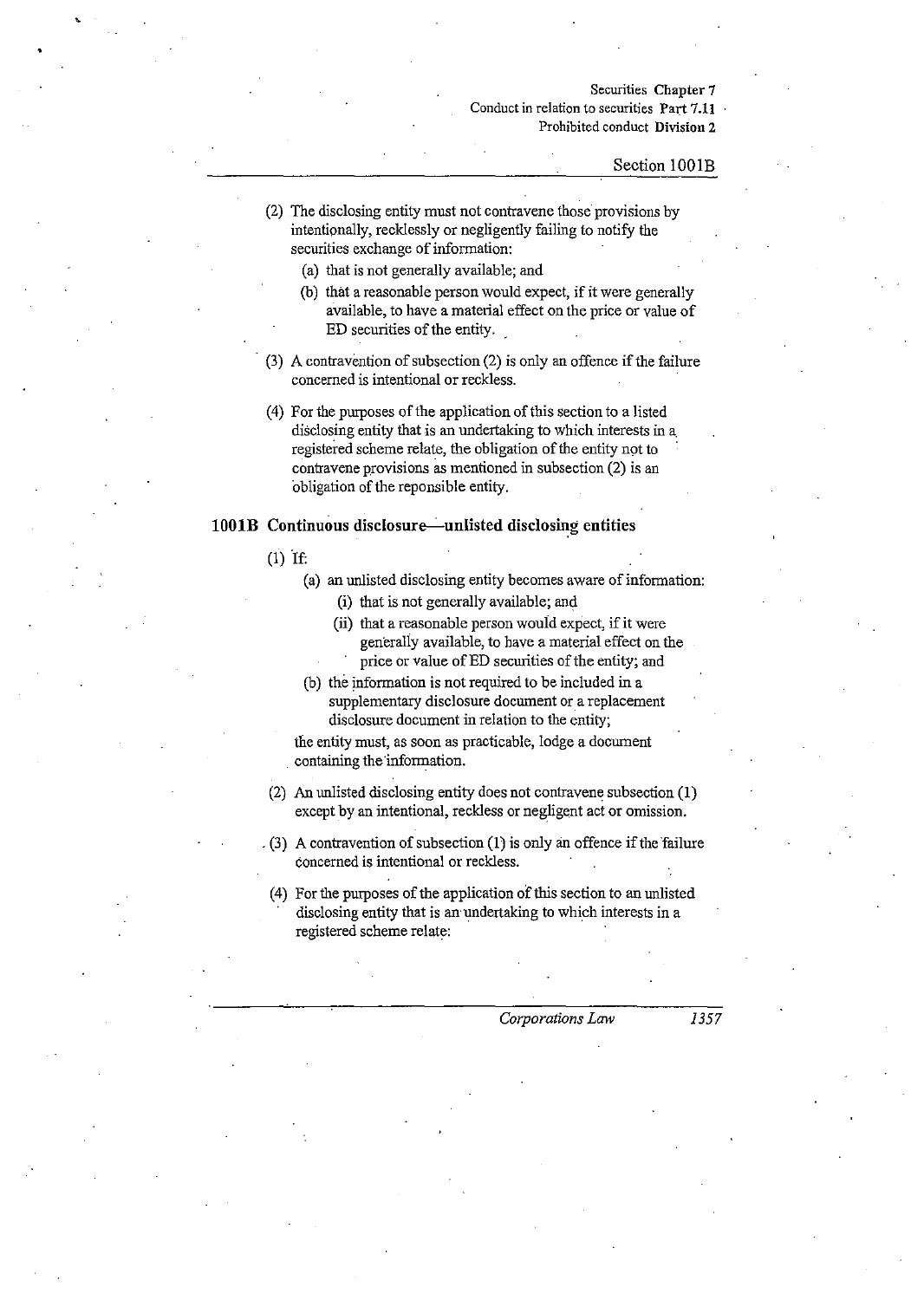Chapter 3 Continuous disclosure

# Immediate notice of material. information

## General rule

3.1 Once an entity is or becomes +aware of any information concerning it that ·a reasonable person would expect to have a material effect on the price or value of the entity's +securities, the entity must immediately tell ASX that information. This rule does not apply to particular' information while each of the following applies. .

> Note: Section 1001D of the Corporations Law defines material effect on price or value. As at 1/7/96 it said for the purpose of section 1001A a reasonable person would be taken to expect information to have a material effect on the price or value of securities if the information would, or would be likely to, influence persons who commonly invest in securities in deciding whether or not to subscribe for, or buy or sell, the first mentioned securities.

- . 3.1.1 A reasonable person would not expect the information to be disclosed ..
- 3.1.2 The information is confidential.
- 3.1.3 One or more of the following applies.
	- (a) It would be a breach of a law to disclose the information.
	- (b) The information concerns an incomplete proposal or negotiation.
	- (c) The information. comprises. matters of supposition' or is insufficiently definite to warrant disclosure.
	- (d) The informatiou is. generated for the internal management purposes of the entity. .
	- (e) The inforination is a trade secret.

•

• • •

• •

Introduced 1/7/96. Origin: Listing Rule 3A(1), Amended 1/7/2000.

Examples: The following information would require disclosure ifmaterial under this rule:

- a change in the entity's financial furecast or expectation.
- the appointment of a receiver, manager, liquidator or administrator in respect of any loan, trade credit, trade debt, borrowing or securities held by it or any of its child entities.
- a transaction for which the consideration payable or receivable is a significant proportion of the written down value of the entity's consolidated assets.<br>Normally, an amount of 5% or more would be significant, but a smaller amount may be significant in a particular case.
	- a change in the control of the responsible entity, management company or the trustee ofa trust.
	- a proposed change in the general character or nature of a trust.
	- a recommendation or declaration of a dividend or distribution.
	- a recommendation or decision that a dividend or distribution will not be declared.
	- under subscriptions or over subscriptions to an issue.
	- a copy of a document containing market sensitive information that the entity lodges with an overseas stock exchange or other regulator which is available to the public. The copy given to ABX must be in English.

 $+$  See chapter 19 for defined terms.

I.

•

 $\begin{array}{|c|c|} \hline \bullet & \bullet \end{array}$ 

 $\begin{array}{|c|c|} \hline \rule{0pt}{1ex} \rule{0pt}{2.5ex} \rule{0pt}{2.5ex} \rule{0pt}{2.5ex} \rule{0pt}{2.5ex} \rule{0pt}{2.5ex} \rule{0pt}{2.5ex} \rule{0pt}{2.5ex} \rule{0pt}{2.5ex} \rule{0pt}{2.5ex} \rule{0pt}{2.5ex} \rule{0pt}{2.5ex} \rule{0pt}{2.5ex} \rule{0pt}{2.5ex} \rule{0pt}{2.5ex} \rule{0pt}{2.5ex} \rule{0pt}{2.5ex} \rule{0pt}{2.5ex} \rule{0pt}{2.5ex$